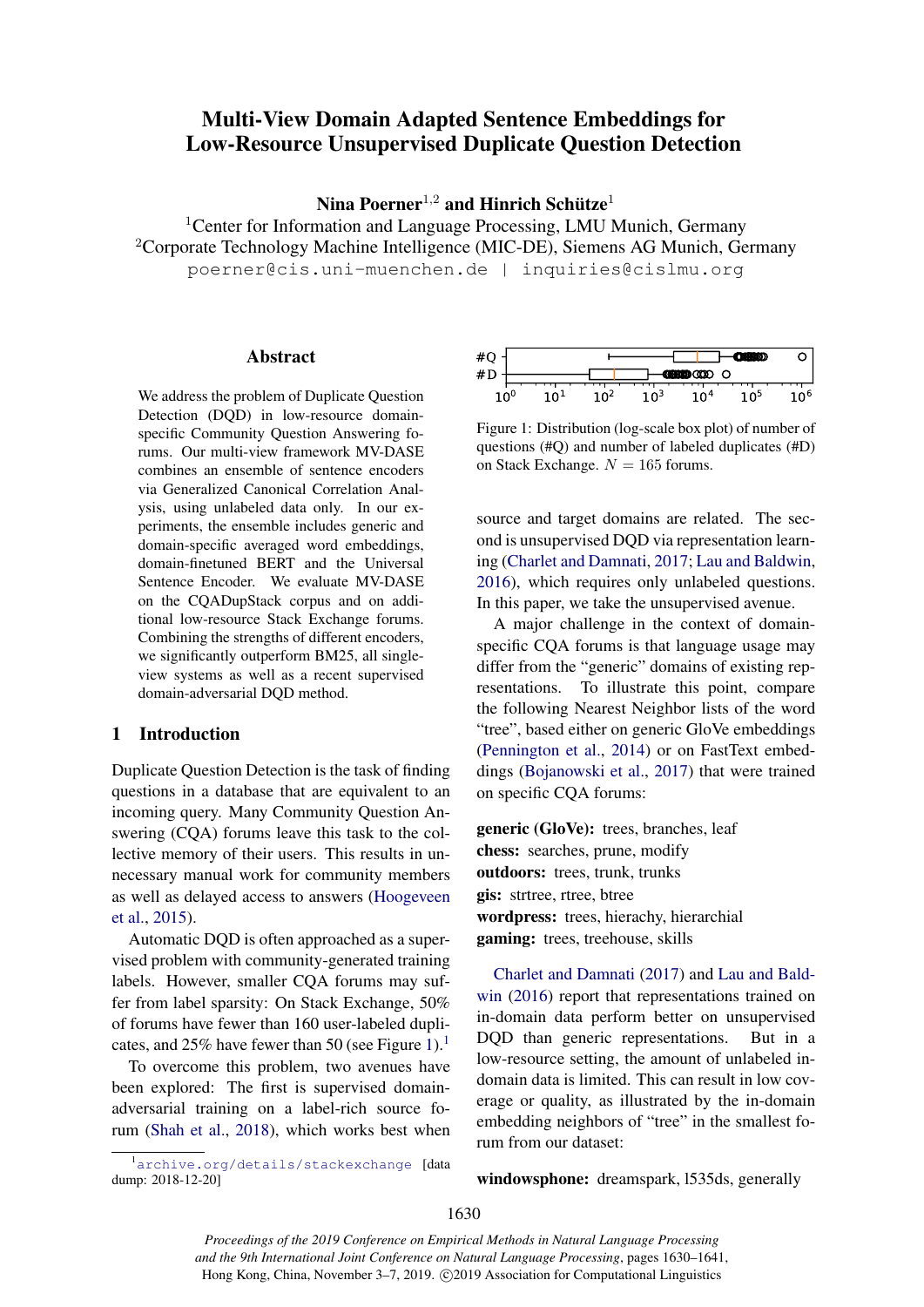<span id="page-1-0"></span>

|                   | generic       | domain-specific                    |
|-------------------|---------------|------------------------------------|
| contextualized    | $f_G$ : GloVe | $f_D$ : FastText<br>$(in-domain)$  |
| noncontextualized | $f_U$ : USE   | $f_B$ : BERT<br>(domain-finetuned) |

Table 1: Ensemble used in our experiments.

It is therefore desirable to combine the overall quality and coverage of generic representations with the domain-specificity of in-domain representations via multi-view learning. There is a large body of work on multi-view word embeddings (see Section [2.3\)](#page-2-0), including domain adapted word embeddings [\(Sarma et al.,](#page-10-3) [2018\)](#page-10-3).

Recent representation learning techniques go beyond the word level and embed larger contexts (e.g., sentences) jointly [\(Peters et al.,](#page-10-4) [2018;](#page-10-4) [De](#page-9-2)[vlin et al.,](#page-9-2) [2019;](#page-9-2) [Cer et al.,](#page-9-3) [2018\)](#page-9-3). To reflect this paradigm shift, we take multi-view representation learning from the word to the sentence level and propose MV-DASE (Multi-View Domain Adapted Sentence Embeddings), a framework that combines an ensemble of sentence encoders via Generalized Canonical Correlation Analysis (see Section [3.1\)](#page-2-1).

MV-DASE uses unlabeled in-domain data only, making it applicable to the problem of unsupervised DQD. As a framework, it is agnostic to the internal specifics of its ensemble. In Section [3.2,](#page-3-0) we describe an ensemble of different sentence encoders: domain-specific and generic, contextualized and noncontextualized (see Table [1\)](#page-1-0). In Sections [4](#page-4-0) and [5,](#page-6-0) we demonstrate that MV-DASE is effective at duplicate retrieval on the CQADupStack corpus [\(Hoogeveen et al.,](#page-10-0) [2015\)](#page-10-0) and on additional low-resource Stack Exchange forums. Significance tests show significant gains over BM25, all single-view systems and domainadversarial supervised training as proposed by [Shah et al.](#page-11-0) [\(2018\)](#page-11-0). In Sections [6](#page-7-0) and [7,](#page-7-1) we successfully evaluate MV-DASE on two additional benchmarks: the SemEval-2017 DQD shared task [\(Nakov et al.,](#page-10-5) [2017\)](#page-10-5) as well as the unsupervised STS Benchmark [\(Cer et al.,](#page-9-4) [2017\)](#page-9-4).

## 2 Related Work

#### 2.1 Duplicate Question Detection

Most prior work on DQD (e.g., [Bogdanova et al.](#page-9-5) [\(2015\)](#page-9-5); [Dos Santos et al.](#page-9-6) [\(2015\)](#page-9-6); [Baldwin et al.](#page-9-7) [\(2016\)](#page-9-7); [Zhang et al.](#page-11-1) [\(2017\)](#page-11-1); [Rodrigues et al.](#page-10-6)

[\(2017\)](#page-10-6); [Hoogeveen et al.](#page-10-7) [\(2018\)](#page-10-7)) focuses on supervised architectures. As discussed, these approaches are not applicable to forums with few or no labeled duplicates.

[Shah et al.](#page-11-0) [\(2018\)](#page-11-0) tackle label sparsity by domain-adversarial training (ADA). More specifically, they train a bidirectional Long-Short Term Memory Network (LSTM) [\(Hochreiter and](#page-10-8) [Schmidhuber,](#page-10-8) [1997\)](#page-10-8) on a label-rich source forum, while minimizing the distance between source and target domain representations. Their approach beats BM25 and a simple transfer baseline in cases where source and target domain are closely related (e.g., *AskUbuntu*→*SuperUser*), but not on more distant pairings. This is not ideal, as the existence of a big related source forum is not guaranteed.

An alternative is unsupervised DQD via representation learning, which does not require any labels. [Charlet and Damnati](#page-9-0) [\(2017\)](#page-9-0) use a word embedding-based soft cosine distance for duplicate ranking. In a recent DQD shared task (SemEval-2017 task 3B, [Nakov et al.](#page-10-5) [\(2017\)](#page-10-5)), their best unsupervised system trails the best supervised system by only 2% Mean Average Precision (MAP). This seems reasonable, given that the implicit objective of many representation learning methods (similar representations for similar objects) is closely related to the notion of a duplicate.

[Charlet and Damnati](#page-9-0) [\(2017\)](#page-9-0) report overall better results when embeddings are trained on domain-specific data rather than Wikipedia. However, they make no attempts to combine the two domains. [Lau and Baldwin](#page-10-1) [\(2016\)](#page-10-1) evaluate two representation learning techniques (doc2vec [\(Le](#page-10-9) [and Mikolov,](#page-10-9) [2014\)](#page-10-9) and word2vec [\(Mikolov et al.,](#page-10-10) [2013a\)](#page-10-10)) on CQADupStack. They also report better results when representations are learned on domain-specific rather than generic data.

#### 2.2 Sentence embeddings and STS

Unsupervised DQD is related to the task of unsupervised Semantic Textual Similarity (STS), i.e., sentence similarity scoring [\(Cer et al.,](#page-9-4) [2017\)](#page-9-4). [Arora et al.](#page-9-8) [\(2017\)](#page-9-8) show that a weighted average over pre-trained word embeddings, followed by principal component removal, is a strong baseline for STS. We use their weighting scheme, Smooth Inverse Frequency (SIF), in Section [3.2.](#page-3-1)

Averaged word embeddings are insensitive to word order. This stands in contrast to contextualized encoders, such as LSTMs or Transform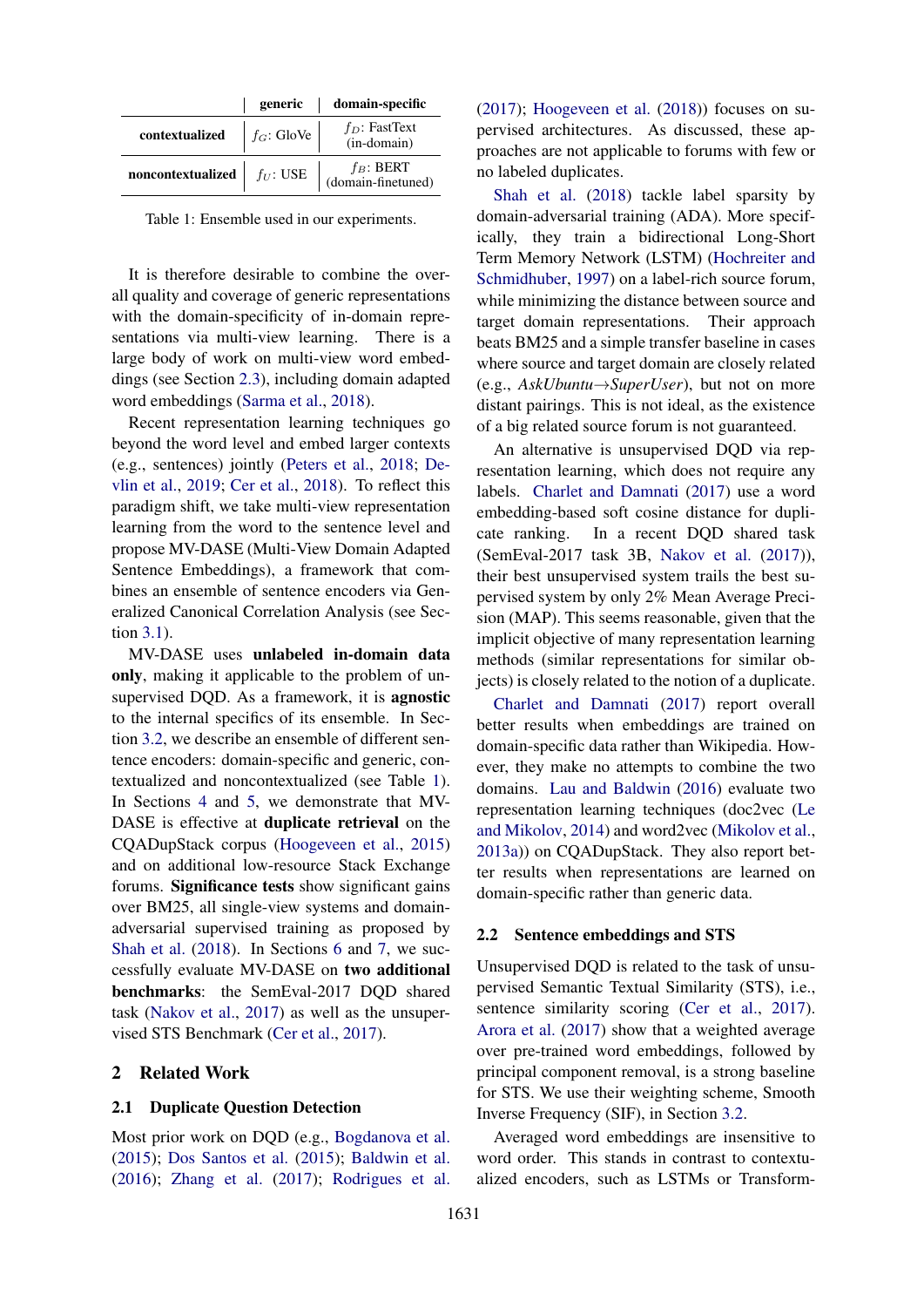ers [\(Vaswani et al.,](#page-11-2) [2017\)](#page-11-2). Contextualized encoders are typically trained as unsupervised language models [\(Peters et al.,](#page-10-4) [2018;](#page-10-4) [Devlin et al.,](#page-9-2) [2019\)](#page-9-2) or on supervised transfer tasks [\(Conneau](#page-9-9) [et al.,](#page-9-9) [2017;](#page-9-9) [Cer et al.,](#page-9-3) [2018\)](#page-9-3). At the time of writing, weighted averaged word embeddings achieve better results than contextualized encoders on un-supervised STS.<sup>[2](#page-2-2)</sup>

#### <span id="page-2-0"></span>2.3 Multi-view word embeddings

Multi-view representation learning is an umbrella term for methods that transform different representations of the same entities into a common space. In NLP, it has typically been applied to word embeddings. A famous example is the cross-lingual projection of word embeddings [\(Mikolov et al.,](#page-10-11) [2013b;](#page-10-11) [Faruqui and Dyer,](#page-9-10) [2014\)](#page-9-10). Monolingually, [Rastogi et al.](#page-10-12) [\(2015\)](#page-10-12) use Generalized Canonical Correlation Analysis (GCCA) to project different word representations into a common space. Yin and Schütze  $(2016)$  combine word embeddings by concatenation, truncated Singular Value Decomposition and linear projections; [Bol](#page-9-11)[legala and Bao](#page-9-11) [\(2018\)](#page-9-11) use autoencoders. [Sarma](#page-10-3) [et al.](#page-10-3) [\(2018\)](#page-10-3) correlate generic and domain-specific word embeddings by Canonical Correlation Analysis (CCA).

All of these methods are post-training, i.e., they are applied to fully trained word embeddings. MV-DASE falls into the same category, albeit at the sentence level (see Section [3.1\)](#page-2-1). Other methods, which we will call in-training, encourage the alignment of embeddings during training (e.g., [Bollegala et al.](#page-9-12) [\(2015\)](#page-9-12); [Yang et al.](#page-11-4) [\(2017\)](#page-11-4)).

#### 2.4 Multi-view sentence embeddings

Multi-view sentence embeddings are less frequently explored than multi-view word embeddings. One exception is [Tang and de Sa](#page-11-5) [\(2019\)](#page-11-5), who train a recurrent neural network and an average word embedding encoder jointly on an unlabeled corpus. This method is in-training, i.e., it cannot be used to combine pre-existing encoders.

[Kiela et al.](#page-10-13) [\(2018\)](#page-10-13) dynamically integrate an ensemble of word embeddings into a task-specific LSTM. They require labeled data and the resulting embeddings are task-specific.

[Sarma et al.](#page-10-3) [\(2018\)](#page-10-3) marry domain-adapted word embeddings (see Section [2.3\)](#page-2-0) with InferSent [\(Con](#page-9-9)[neau et al.,](#page-9-9) [2017\)](#page-9-9), a bidirectional LSTM sentence

encoder trained on Stanford Natural Language Inference (SNLI) [\(Bowman et al.,](#page-9-13) [2015\)](#page-9-13). They initialize InferSent with the adapted embeddings and then retrain it on SNLI. Note that this approach is not feasible when the training regime of an encoder cannot be reproduced, e.g., when the original training data is not publicly available.

## <span id="page-2-4"></span>3 Method

We now describe MV-DASE as a general framework. For details on the ensemble used in this paper, see Section [3.2.](#page-3-0)

## <span id="page-2-1"></span>3.1 Framework

GCCA basics. Given zero-mean random vectors  $\mathbf{x}_1 \in \mathbb{R}^{d_1}, \mathbf{x}_2 \in \mathbb{R}^{d_2}$ , Canonical Correlation Analysis (CCA) finds linear transformations  $\theta_1 \in \mathbb{R}^{d_1}, \theta_2 \in \mathbb{R}^{d_2}$  such that  $\theta_1^T \mathbf{x}_1$  and  $\theta_2^T \mathbf{x}_2$ are maximally correlated. [Bach and Jordan](#page-9-14) [\(2002\)](#page-9-14) show that CCA reduces to a generalized eigenvalue problem. A generalized eigenvalue problem finds scalar-vector pairs ( $\rho$ ,  $\theta$ ) that satisfy  $\mathbf{A}\theta$  =  $\rho B\theta$  for matrices **A**, **B**. Here, **A**, **B** are the following block matrices:

<span id="page-2-3"></span>
$$
\begin{bmatrix} \mathbf{0} & \mathbf{\Sigma}_{1,2} \\ \mathbf{\Sigma}_{2,1} & \mathbf{0} \end{bmatrix} \boldsymbol{\theta} = \rho \begin{bmatrix} \mathbf{\Sigma}_{1,1} & \mathbf{0} \\ \mathbf{0} & \mathbf{\Sigma}_{2,2} \end{bmatrix} \boldsymbol{\theta} \tag{1}
$$

where  $\Sigma_{1,1}, \Sigma_{2,2}$  are the covariance matrices of  $x_1, x_2$  and  $\Sigma_{1,2}, \Sigma_{2,1}$  are their cross-covariance matrices. We stack all  $d$  eigenvectors into an operator  $\Theta \in \mathbb{R}^{d \times d_1 + d_2}$ . Using this operator, multiview representations are projected as:

$$
\mathbf{x}_{\text{mv}} = \mathbf{\Theta} \begin{bmatrix} \mathbf{x}_1 \\ \mathbf{x}_2 \end{bmatrix} \tag{2}
$$

Generalized CCA (GCCA) generalizes CCA to three or more random vectors  $x_1 \ldots x_J$ . There are several variants of GCCA [\(Kettenring,](#page-10-14) [1971\)](#page-10-14); we follow [Bach and Jordan](#page-9-14) [\(2002\)](#page-9-14) and solve a multiview version of Equation [1:](#page-2-3)

$$
\begin{bmatrix}\n\mathbf{0} & \mathbf{\Sigma}_{...} & \mathbf{\Sigma}_{1,J} \\
\mathbf{\Sigma}_{...} & \mathbf{0} & \mathbf{\Sigma}_{...} \\
\mathbf{\Sigma}_{J,1} & \mathbf{\Sigma}_{...} & \mathbf{0}\n\end{bmatrix} \theta
$$
\n
$$
= \rho \begin{bmatrix}\n\mathbf{\Sigma}_{1,1} & \mathbf{0} & \mathbf{0} \\
\mathbf{0} & \mathbf{\Sigma}_{...} & \mathbf{0} \\
\mathbf{0} & \mathbf{0} & \mathbf{\Sigma}_{J,J}\n\end{bmatrix} \theta
$$
\n(3)

For stability, we add  $\tau \sigma_j \mathbf{I}_j$  to every covariance matrix  $\Sigma_{j,j}$ , where  $\tau$  is a hyperparameter (here:  $\tau = 0.1$ ,  $\mathbf{I}_i$  is the identity matrix and  $\sigma_i$  is the

 $\overline{a}$ 

<span id="page-2-2"></span><sup>2</sup>[http://ixa2.si.ehu.es/stswiki/index.](http://ixa2.si.ehu.es/stswiki/index.php/STSbenchmark) [php/STSbenchmark](http://ixa2.si.ehu.es/stswiki/index.php/STSbenchmark)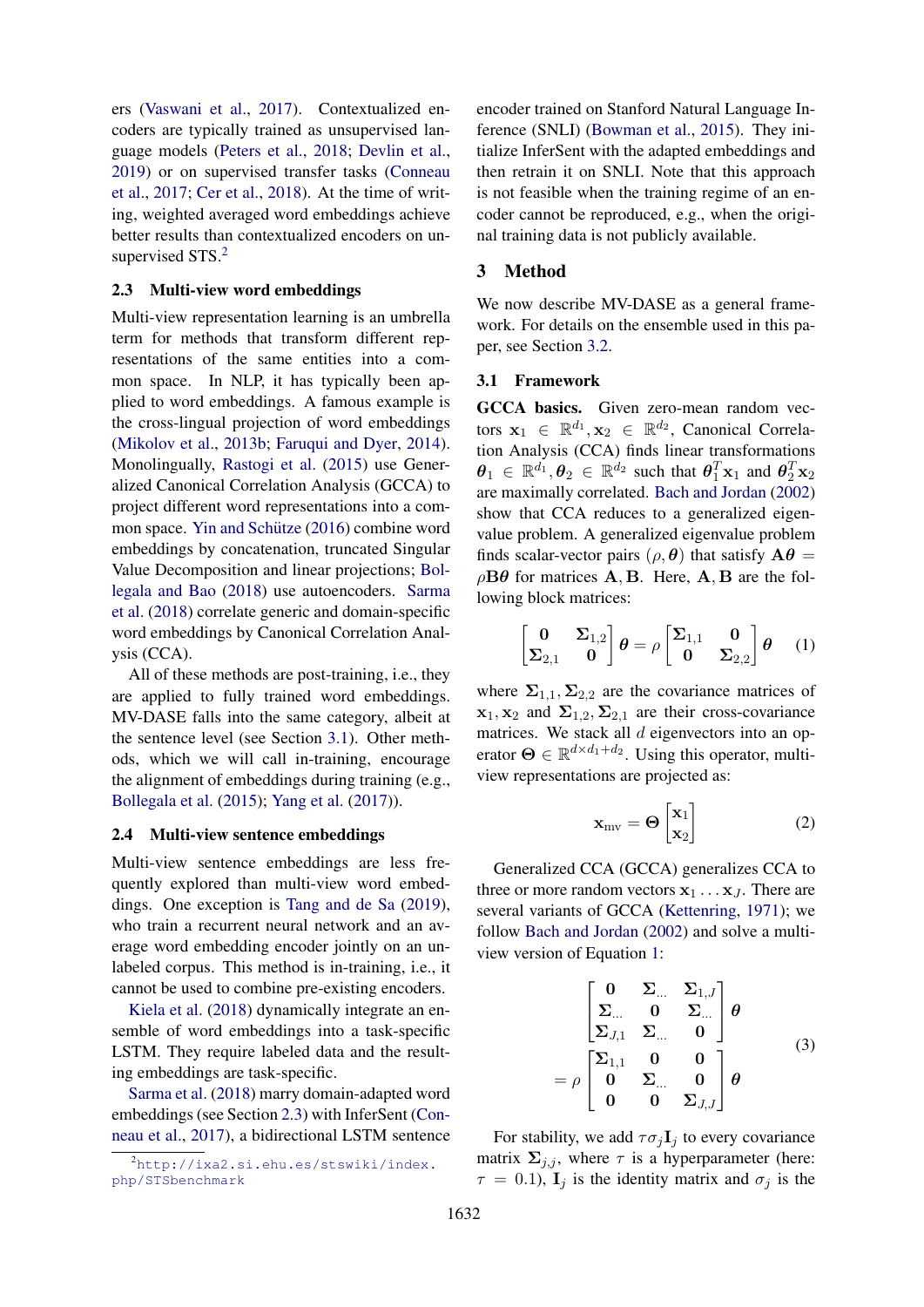average variance of  $x_j$ . Like in the two-view case, we stack all d eigenvectors into an operator:  $\Theta \in$  $\mathbb{R}^{d \times \sum_j d_j}$ .

GCCA application. Assume that we have an ensemble of  $J$  sentence encoders. The  $j'$ th encoder is denoted  $f_j : \mathbb{S} \to \mathbb{R}^{d_j}$ , where  $\mathbb{S}$  is the set of all possible in-domain strings (here: indomain questions) and  $d_j$  is determined by  $f_j$ . Assume also that we have a sample from S, i.e., a corpus of unlabeled in-domain strings, denoted  $S = \{s_1, \ldots, s_N\}$ . From this corpus, we create one training matrix  $X_i$  per encoder:

$$
\mathbf{X}_{j} \in \mathbb{R}^{N \times d_{j}} = \begin{bmatrix} - & f_{j}(s_{1}) & - \\ \vdots & & \\ - & f_{j}(s_{N}) & - \end{bmatrix}
$$
 (4)

From  $X_j$  we estimate mean vector  $\bar{x}_j \in \mathbb{R}^{d_j}$ , covariance matrix  $\Sigma_{j,j} \in \mathbb{R}^{d_j \times d_j}$  and crosscovariance matrices  $\sum_{j,j'} \in \mathbb{R}^{d_j \times d_{j'}}$ . We then apply GCCA as described before, yielding  $\Theta \in$  $\mathbb{R}^{\bar{d}\times\sum_j d_j}$ . The multi-view embedding of a new input  $q$  (e.g., a test query) is:

$$
f_{\text{mv}}(q) = \Theta \begin{bmatrix} f_1(q) - \bar{\mathbf{x}}_1 \\ \vdots \\ f_J(q) - \bar{\mathbf{x}}_J \end{bmatrix}
$$
 (5)

#### <span id="page-3-0"></span>3.2 Ensemble

We use MV-DASE on the following ensemble:

- weighted averaged generic GloVe vectors [\(Pennington et al.,](#page-10-2) [2014\)](#page-10-2)
- weighted averaged domain-specific FastText vectors [\(Bojanowski et al.,](#page-9-1) [2017\)](#page-9-1)
- Universal Sentence Encoder (USE) [\(Cer](#page-9-3) [et al.,](#page-9-3) [2018\)](#page-9-3)
- domain-finetuned BERT [\(Devlin et al.,](#page-9-2) [2019\)](#page-9-2)

In this section, we describe the encoders in detail. Note that the choice of encoders is orthogonal to the framework and other resources could be used. Where possible, we base our selection on the literature: We choose USE over InferSent due to better performance on STS [\(Perone et al.,](#page-10-15) [2018\)](#page-10-15), and BERT over ELMo [\(Peters et al.,](#page-10-4) [2018\)](#page-10-4) due to better performance on linguistic probing tasks [\(Liu et al.,](#page-10-16) [2019a\)](#page-10-16). The choice of GloVe for generic word embeddings is based on [Sarma et al.](#page-10-3) [\(2018\)](#page-10-3).

Weighted averaged word embeddings. We denote generic and domain-specific word embeddings of some word type i as  $w_{G,i} \in \mathbb{R}^{d_G}$  and

<span id="page-3-1"></span>

|                  | fG<br>(GloVe) | fр<br>(FastText) | fв<br>(BERT)     |
|------------------|---------------|------------------|------------------|
| no SIF           | .089          | .083             | .134             |
| wiki SIF         | .128          | .100             | .159             |
| in-domain SIF    | .147          | .104             | .176             |
|                  |               |                  |                  |
|                  |               | $f_B$ (BERT)     | ELM <sub>0</sub> |
| generic          |               | .138             | .103             |
| domain-finetuned |               | .176             | .155             |

Table 2: Mean Average Precision (MAP) averaged over heldout forums. Top: MAP as a function of whether and where SIF weights are estimated. Bottom: MAP of generic vs. domain-finetuned BERT and ELMo. Evaluation setup is as described in Section [4,](#page-4-0) using four heldout forums. Gray: best in column.

 $\mathbf{w}_{D,i} \in \mathbb{R}^{d_D}$ . For  $\mathbf{w}_{G,i}$ , we use pre-trained 300-d GloVe vectors.<sup>[3](#page-3-2)</sup>  $\mathbf{w}_{D,i}$  are trained using skipgram FastText<sup>[4](#page-3-3)</sup> (100-d, default parameters) on the indomain corpus S. We SIF-weight all word embeddings by  $a \cdot (a+p(i))^{-1}$ , where  $p(i)$  is the unigram probability of the word type and the smoothing factor (here:  $a = 10^{-3}$ ) is taken from [Arora](#page-9-8) [et al.](#page-9-8) [\(2017\)](#page-9-8). We find that probabilities estimated on S produce better results than the Wikipediabased probabilities provided by [Arora et al.](#page-9-8) [\(2017\)](#page-9-8) (see Table [2,](#page-3-1) top), hence this is what we use below. After weighting, we perform top-3 principal component removal on the embedding matrices, which is beneficial for word-level similarity tasks [\(Mu](#page-10-17) [et al.,](#page-10-17) [2018\)](#page-10-17). We denote the new embeddings of word type i as  $\hat{w}_{G,i}, \hat{w}_{D,i}$ . The embedding of a tokenized string  $s = (s_1, \ldots, s_T)$  is computed by averaging:

$$
f_G(s) = \frac{1}{T} \sum_{t=1}^T \hat{\mathbf{w}}_{G, s_t} \quad f_D(s) = \frac{1}{T} \sum_{t=1}^T \hat{\mathbf{w}}_{D, s_t}
$$

Contextualized encoders. USE and BERT are downloaded as pre-trained models.<sup>[5](#page-3-4)[6](#page-3-5)</sup> USE is a Transformer trained on SkipThought [\(Kiros et al.,](#page-10-18) [2015\)](#page-10-18), conversation response prediction [\(Hender](#page-10-19)[son et al.,](#page-10-19) [2017\)](#page-10-19) and SNLI. It outputs a single 512 d sentence embedding, which we use as-is. Below, USE is denoted  $f_U$ .

<span id="page-3-2"></span> $3$ nlp.stanford.edu/data/qlove.42B.300d. [zip](nlp.stanford.edu/data/glove.42B.300d.zip)

<span id="page-3-4"></span><span id="page-3-3"></span><sup>4</sup><github.com/facebookresearch/fastText> <sup>5</sup>[tfhub.dev/google/](tfhub.dev/google/universal-sentence-encoder-large/3)

<span id="page-3-5"></span>[universal-sentence-encoder-large/3](tfhub.dev/google/universal-sentence-encoder-large/3) <sup>6</sup>[tfhub.dev/google/bert\\_uncased\\_L-12\\_](tfhub.dev/google/bert_uncased_L-12_H-768_A-12/1) [H-768\\_A-12/1](tfhub.dev/google/bert_uncased_L-12_H-768_A-12/1)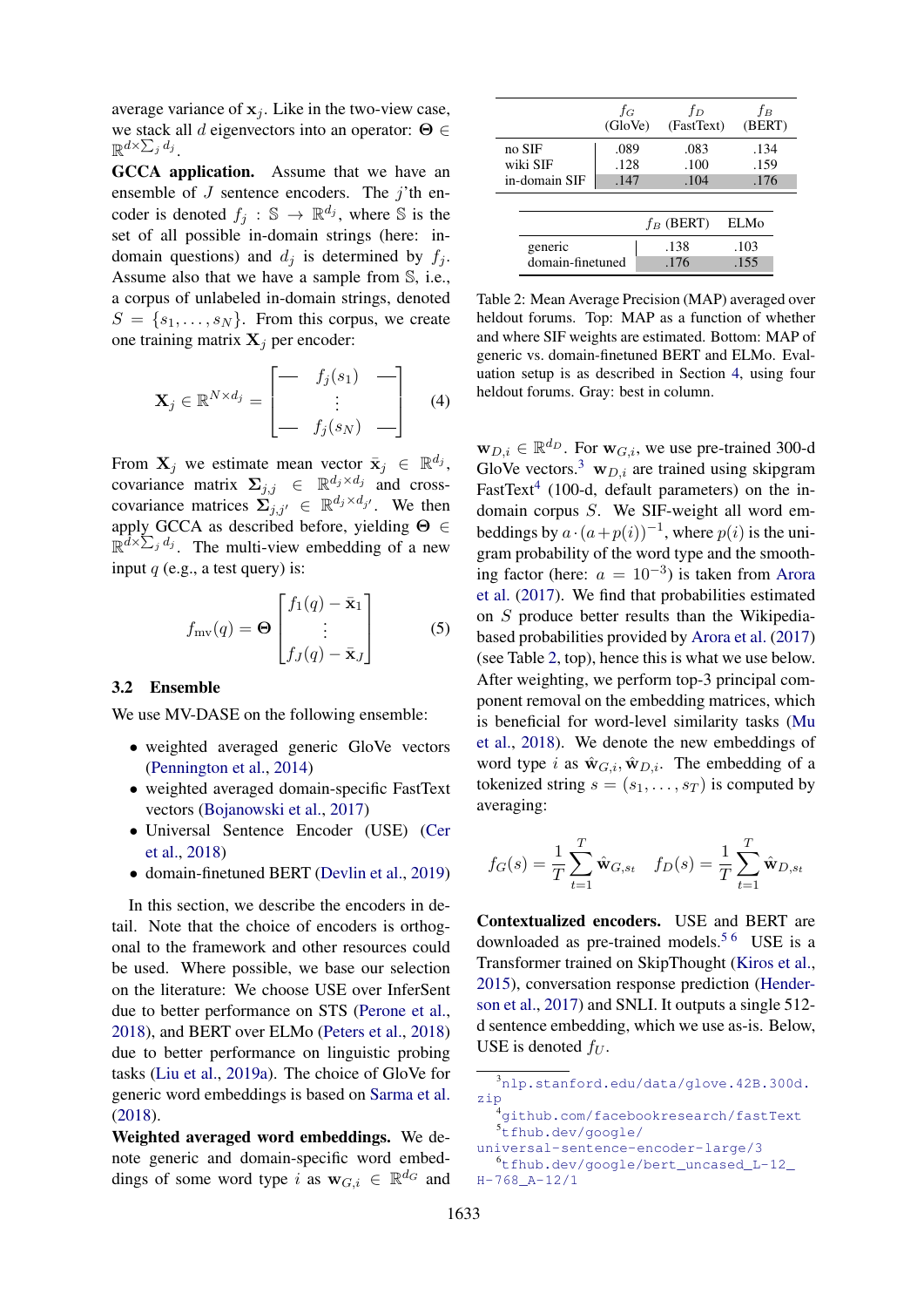BERT is a Transformer that was pre-trained as a masked language model with next sentence prediction. We find that domain-finetuning BERT on S results in improvements over generic BERT (see Table [2,](#page-3-1) bottom). Note that domain-finetuning refers to unsupervised training as a masked language model, i.e., we only require unlabeled data [\(Howard and Ruder,](#page-10-20) [2018\)](#page-10-20). We use default param-eters<sup>[7](#page-4-1)</sup> except for a reduced batch size of 8.

At test time, we take the following approach: BERT segments a token sequence  $s =$  $(s_1, \ldots, s_T)$  into a subword sequence  $s' =$  $([CLS], s'_1, \ldots, s'_{T'} , [SEP]),$  where  $[CLS]$  and [SEP] are special tokens that were used during pre-training, and  $T' \geq T$ . BERT produces one 768-d vector  $\mathbf{v}_{l,t}$  per subword  $s'_t$  and layer  $l \in$  $[1, \ldots, L]$ , where L is the total number of layers (here: 12). We SIF-weight all vectors according to the probability of their subword (estimated on S) and average over layers and subwords, excluding the special tokens:

$$
f_B(s) = \frac{1}{T' \cdot L} \sum_{t=1}^{T'} \sum_{l=1}^{L} \frac{a}{a + p(s'_t)} \mathbf{v}_{l,t}
$$

## <span id="page-4-0"></span>4 Evaluation on Stack Exchange

## 4.1 Data

Corpora. We evaluate MV-DASE on the CQADupStack corpus [\(Hoogeveen et al.,](#page-10-0) [2015\)](#page-10-0), which is based on a 2014 Stack Exchange dump. CQADupStack contains 12 forums that have enough duplicates for supervised training; as a consequence, it may not be representative of lowresource domains. We therefore supplement it with 12 low-resource forums from the 2018-12-20 Stack Exchange dump.<sup>[8](#page-4-2)</sup> For our purposes, lowresource means a forum with 100–200 duplicates, which we consider sufficient for evaluation but insufficient for supervised training. All duplicates in the datasets were labeled by unpaid community members. As a result, false negatives (i.e., unflagged duplicates) are common in the gold standard [\(Hoogeveen et al.,](#page-10-21) [2016\)](#page-10-21). While we do not explicitly filter for language, the vast majority of the data is in English.

<span id="page-4-4"></span>

|                     |        | forum              | #Q    | #D   | #T   |
|---------------------|--------|--------------------|-------|------|------|
|                     | and    | android            | 23697 | 1579 | 2.4M |
|                     | eng    | english            | 41791 | 3506 | 3.4M |
|                     | gam    | gaming             | 46896 | 2207 | 4.0M |
|                     | gis    | gis                | 38522 | 1099 | 4.6M |
|                     | mat    | mathematica        | 17509 | 1271 | 2.6M |
|                     | phy    | physics            | 39355 | 1769 | 6.1M |
| CQADupStack forums  | prg    | programmers        | 33052 | 1538 | 5.6M |
|                     | sta    | stats              | 42921 | 890  | 7.2M |
|                     | tex    | tex                | 71090 | 4939 | 7.4M |
|                     | uni    | unix               | 48454 | 1648 | 5.5M |
|                     | web    | webmasters         | 17911 | 1143 | 2.0M |
|                     | wor    | wordpress          | 49146 | 719  | 5.6M |
|                     | bud    | buddhism           | 5350  | 120  | 670K |
|                     | che    | chess              | 4539  | 154  | 500K |
|                     | $\cos$ | cogsci             | 5687  | 126  | 800K |
|                     | law    | law                | 11059 | 126  | 1.7M |
|                     | net    | networkengineering | 11386 | 154  | 1.5M |
|                     | out    | outdoors           | 4651  | 124  | 580K |
| low-resource forums | pro    | productivity       | 2508  | 127  | 380K |
|                     | rev    | reverseengineering | 15619 | 119  | 790K |
|                     | sit    | sitecore           | 5605  | 130  | 680K |
|                     | spo    | sports             | 4531  | 127  | 430K |
|                     | sqa    | sqa                | 8360  | 166  | 950K |
|                     | win    | windowsphone       | 3490  | 192  | 290K |

Table 3: Forum statistics. #Q: total number of questions, #D: number of labeled duplicates, #T: number of tokens in training set S. Gray: heldout forums.

Data split. We split every forum into a test and training set, such that the test set contains all duplicates and the training set contains the remaining unlabeled questions. $9$  The unlabeled training set is used for FastText training, BERT domainfinetuning, SIF weight estimation and GCCA. Test queries are never seen during training, not even in an unsupervised way. For hyperparameter choices, we hold out two high-resource and two low-resource forums (highlighted in Table [3\)](#page-4-4). They are not used for the final evaluation and significance tests.

Preprocessing. Every question object consists of a title (average length 9 words), a body (average length 125 words), any number of answers or comments, and metadata (e.g., upvotes, view counts). We preprocess the data with the CQADupStack package.<sup>[10](#page-4-5)</sup> To calculate question representations, we use the concatenation of question title and body. We always ignore answers, comments and metadata, as this information is not usually available at the time a question is posted.

<span id="page-4-1"></span><sup>7</sup>[github.com/google-research/bert/blob/](github.com/google-research/bert/blob/master/run_pretraining.py) [master/run\\_pretraining.py](github.com/google-research/bert/blob/master/run_pretraining.py)

<span id="page-4-2"></span><sup>&</sup>lt;sup>8</sup>Preprocessed low-resource data can be downloaded here: <github.com/npoe/lowresourcecqa>

<span id="page-4-3"></span><sup>&</sup>lt;sup>9</sup>We do not use the official CQADupStack train / test split, as it is meant for supervised training and has comparatively few duplicates per test set. Since MV-DASE is unsupervised, we can afford a more robust evaluation on all labeled duplicates.

<span id="page-4-5"></span><sup>10</sup><github.com/D1Doris/CQADupStack>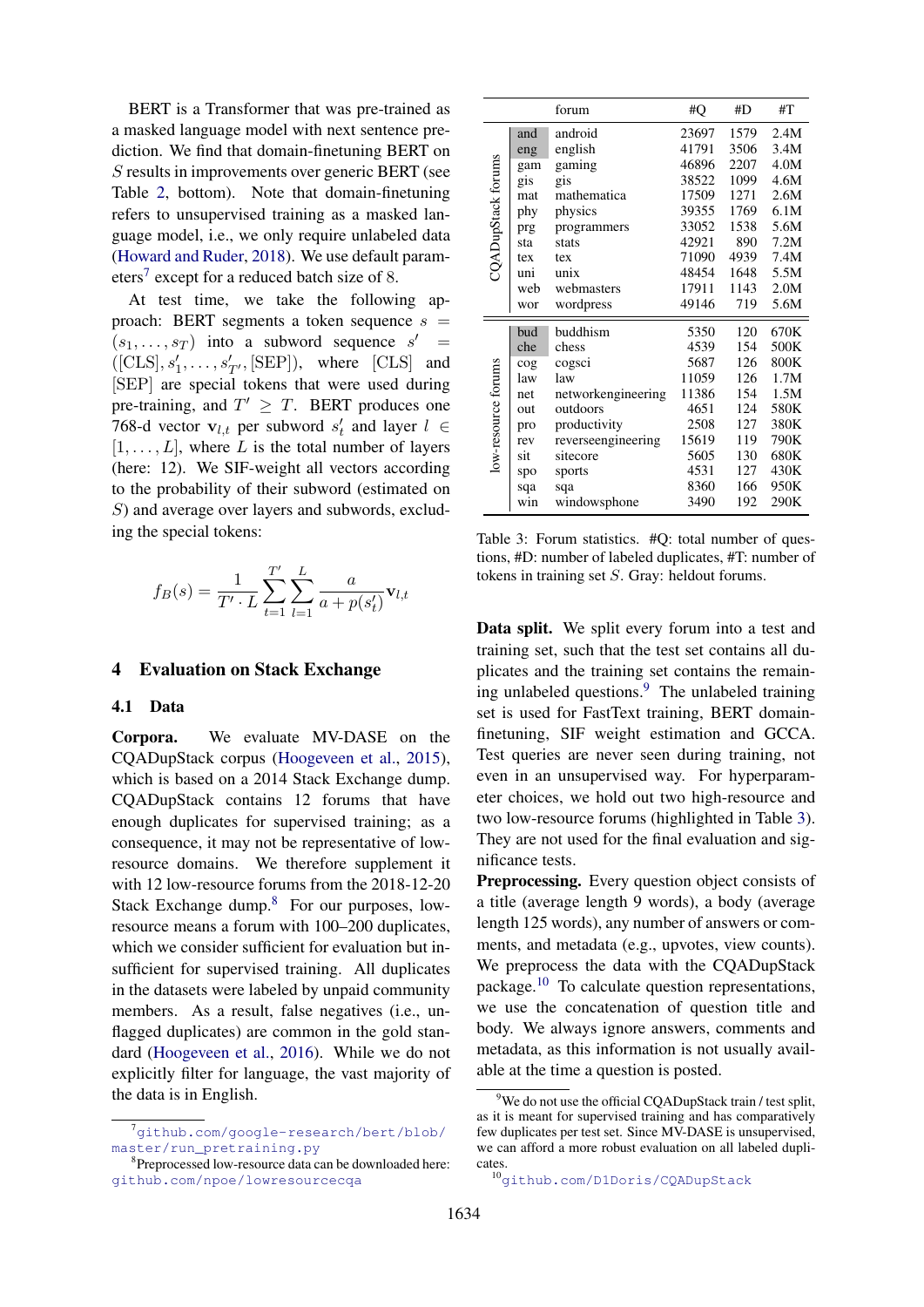<span id="page-5-3"></span>

|                     |                |                                                                                                                                                       | heldout      |                                                                                                    |                             |                 |  | test forums                                                                                                        |     |                 |      | MAP                                                                  | AUC(. | NDCG                  | 3<br>$^{\circledR}$                                                                                                                                                               | $\sim$<br>$^{\circledR}$<br>≃ |
|---------------------|----------------|-------------------------------------------------------------------------------------------------------------------------------------------------------|--------------|----------------------------------------------------------------------------------------------------|-----------------------------|-----------------|--|--------------------------------------------------------------------------------------------------------------------|-----|-----------------|------|----------------------------------------------------------------------|-------|-----------------------|-----------------------------------------------------------------------------------------------------------------------------------------------------------------------------------|-------------------------------|
|                     |                |                                                                                                                                                       | and          |                                                                                                    | eng gam gis mat prg phy sta |                 |  |                                                                                                                    |     | tex uni web wor |      |                                                                      |       |                       | average over test forums                                                                                                                                                          |                               |
|                     |                | 1 BM25                                                                                                                                                |              |                                                                                                    |                             |                 |  |                                                                                                                    |     |                 |      |                                                                      |       |                       | 196. 707. 168. 171. 181. 1711. 103. 171. 103. 171. 103. 129. 129. 149. 162. 164. 175. 162.                                                                                        |                               |
| CQADupStack forums  | 2<br>3<br>5    | $f_G$ (GloVe)<br>$f_D$ (FastText)<br>$f_U$ (USE)<br>$f_B$ (BERT)                                                                                      | .121<br>.123 | .093<br>.083<br>.117, 110, 142, 171, 165, 165, 195, 184, 181, 156, 157, 183, 183,<br>$.141$ $.129$ |                             |                 |  | .202. 855. 020. 63. 656. 152. 152. 153. 063. 120. 085. 202.<br>.107. 084. 086. 136. 175. 172. 172. 085. 151. 112.  |     |                 |      |                                                                      |       | $.115$ .755 .233 .042 | .138. 047. 261. 138. 131.<br>.153 .832 .285 .056 .163<br>.159 .159 .276 .055 .159 .151 .151 .109 .135 .109 .134 .150 .093 .150 .161 .162 .262                                     | .123                          |
|                     |                | 6 MV-DASE                                                                                                                                             |              |                                                                                                    |                             |                 |  |                                                                                                                    |     |                 |      |                                                                      |       |                       | 232. 300. 362. 904. 1214. 183. 145. 166. 156. 126. 135. 181. 149. 274. 771. 211. 211.                                                                                             |                               |
|                     |                | 7 InferSent<br>8 doc2vec<br>9 ELMo<br>161. 055. 290. 291. 153. 153. 154. 103. 164. 096. 111. 190. 111. 101. 202. 203. 109. 1149. 109 169. 169. 169. 1 | .102         | 720, 053, 078, 042, 042, 121, 105, 041, 041, 043, 049, 069,<br>.057<br>.141.116                    |                             |                 |  | .125. 067. 170. 170. 169. 064. 160. 141.<br>.117, 097, 147, 087, 182, 184, 197, 097, 181, 251, 251,                |     | .083            | .111 |                                                                      |       |                       | .082 .667 .182 .029 .085<br>.112, .234, .040, .116<br>.149. 051. 274. 835. 142.                                                                                                   |                               |
|                     |                | 11 upper bound                                                                                                                                        |              |                                                                                                    |                             |                 |  | 1.00                                                                                                               |     |                 |      |                                                                      |       |                       |                                                                                                                                                                                   | .351 .999                     |
|                     |                |                                                                                                                                                       | bud          | che                                                                                                | $\cos$                      | law net out pro |  | rev                                                                                                                | sit | spo sqa win     |      |                                                                      |       |                       | average over test forums                                                                                                                                                          |                               |
|                     |                | 12 BM25                                                                                                                                               |              |                                                                                                    |                             |                 |  |                                                                                                                    |     |                 |      |                                                                      |       |                       | 345. 116. 461. 461. 342. 306. [349] 306. 375. 346. 186. 196. 373. 178. 345. 345. 276. 276. 276.                                                                                   |                               |
| low-resource forums | 13<br>14<br>15 | $f_G$ (GloVe)<br>$f_D$ (FastText)<br>$f_U$ (USE)<br>16 $f_B$ (BERT)                                                                                   | .249<br>.142 | .064<br>.332.247<br>  257. 194. 489. 324. 143. 171. 348. 177. 348. 251. 261. 261.                  |                             |                 |  | .136. 173. 239. 239. 101. 168. 167. 168. 173. 255. 173.<br>.244. 221. 448. 282. 144. 282. 214. 513. 513. 458. 384. |     |                 |      |                                                                      |       |                       | 234. 789. 789. 781. 781. 239. 766. 767. 766. 737. 110. 741. 760. 760. 761. 789. 795. 751.<br>.163, .767, .314, .060, .180<br>.306 .880 .470 .119 .352<br>.262 .812 .411 .099 .294 |                               |
|                     |                | 17 MV-DASE                                                                                                                                            |              |                                                                                                    |                             |                 |  |                                                                                                                    |     |                 |      |                                                                      |       |                       | 407. 137. 124. 134. 139. 1358. 1359. 1289. 1297. 1293. 137. 1389. 1394. 1394. 1394. 1393. 137.                                                                                    |                               |
|                     |                | 18 InferSent<br>19 doc2vec<br>20 ELMo<br>21 word-level CCA                                                                                            | .133         | $.154$ $.073$ $.117$<br>.058<br>.222 .140<br>$.260$ $.142$                                         | .117                        |                 |  | .239, 040, 141, 192, 080, 057, 080, 239, 041, 239<br>.278. 171. 433. 437. 092. 092. 136. 248. 137. 332. 228.       |     |                 |      | .701. 158. 161. 153. 152. 192. 192. 078. 199. 194. 709. 236.<br>.135 |       | .281                  | .054.162<br>.759. 048. 279. 759.<br>.230 .837 .387 .084 .252<br>.254. 086. 991. 344. 233. إ941. 128. 237. 312. 327. 114. 124. 146. 325. 327.                                      |                               |
|                     |                | 22 ADA<br>23 upper bound                                                                                                                              |              |                                                                                                    |                             |                 |  | 1.00                                                                                                               |     |                 |      |                                                                      |       |                       | 201. 068. 347. 323. 195. 198. 193. 193. 299. 225. 147. 177. 207. 132. 164. 164. 229. 164.                                                                                         | .341 .999                     |

Table 4: Main results. Left: MAP on individual forums (heldout and test forums). Rightmost five columns: all metrics averaged over test forums (excluding heldout forums). Gray: best in column.

## 4.2 Evaluation and Metrics

Given a test query q, we rank all candidates  $c \neq q$ from the same forum by  $cos(f(q), f(c))$ , where f is an encoder (e.g., MV-DASE). Our metrics are MAP, AUC(.05), Normalized Discounted Cumulative Gain (NDCG), Recall@3 (R@3) and Precision@3 (P@3). AUC(.05), the area under the ROC curve up to a false positive rate of .05, is used by [Shah et al.](#page-11-0) [\(2018\)](#page-11-0). Note that upper bounds on P@3 and R@3 are not 1, since most duplicates have only one original and a few have more than three.

## 4.3 Baselines

Unsupervised. Our IR baseline is BM25 [\(Robert](#page-10-22)[son et al.,](#page-10-22) [1995\)](#page-10-22) as implemented in Elasticsearch 6.5.4 [\(Gormley and Tong,](#page-9-15) [2015\)](#page-9-15) with default parameters. We test against all single-view encoders from our ensemble. The remaining unsupervised baselines are:

• ELMo [\(Peters et al.,](#page-10-4) [2018\)](#page-10-4).<sup>[11](#page-5-0)</sup> We treat ELMo like BERT (Section [3.2\)](#page-3-1), i.e., we finetune<sup>[12](#page-5-1)</sup> the language model on the in-domain corpus (3 epochs, batch size 8), SIF-weight all vectors according to in-domain word probability and then average over layers and tokens.

 $\overline{5}$ 

- Doc2vec [\(Le and Mikolov,](#page-10-9) [2014\)](#page-10-9) trained on the in-domain corpus, using the best DQD hyperparameters reported in [Lau and Bald](#page-10-1)[win](#page-10-1) [\(2016\)](#page-10-1).
- InferSent V.1. $^{13}$  $^{13}$  $^{13}$  [\(Conneau et al.,](#page-9-9) [2017\)](#page-9-9)
- Our re-implementation of domain-adapted CCA word embeddings [\(Sarma et al.](#page-10-3) [\(2018\)](#page-10-3), see Section [2.3\)](#page-2-0). We use the same word embeddings, SIF weights and component removal described in Section [3.2.](#page-3-1) Denoted "word-level CCA" below.

<span id="page-5-1"></span><span id="page-5-0"></span><sup>11</sup><tfhub.dev/google/elmo/2>

<sup>12</sup>[github.com/allenai/bilm-tf/blob/](github.com/allenai/bilm-tf/blob/master/bin/restart.py)

[master/bin/restart.py](github.com/allenai/bilm-tf/blob/master/bin/restart.py)

<span id="page-5-2"></span><sup>13</sup><github.com/facebookresearch/InferSent>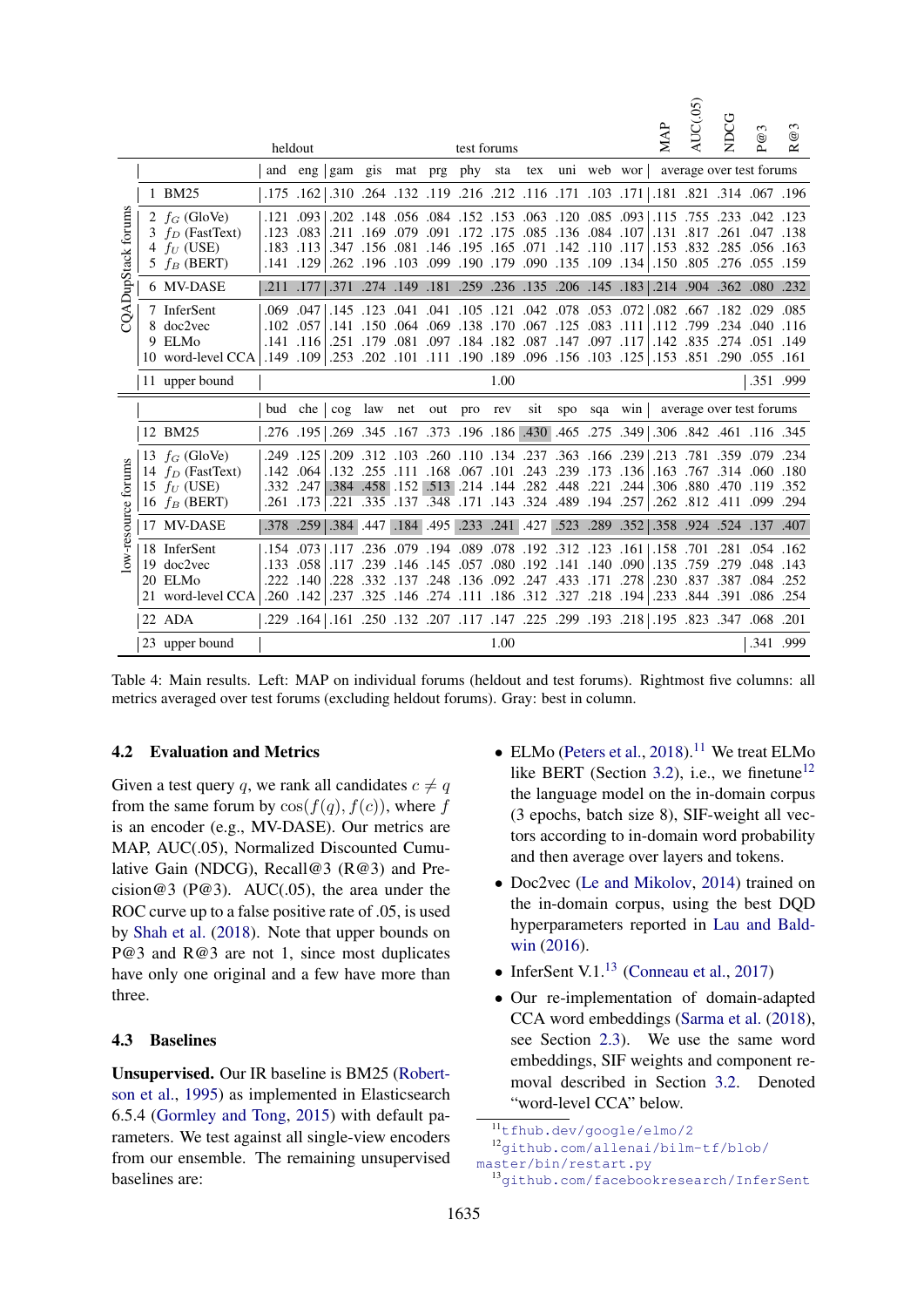<span id="page-6-4"></span>

| MAP                                                                                                            | AUC(.05)                                                                                                             |
|----------------------------------------------------------------------------------------------------------------|----------------------------------------------------------------------------------------------------------------------|
| MV-DASE, $\neg f_G, \neg f_D$                                                                                  | MV-DASE                                                                                                              |
| $2   \neg f_B, \neg (f_G, f_D)$                                                                                | $\begin{array}{ll} \neg f_B, \quad \neg f_D, \quad \neg f_G, \\ \neg (f_G, f_D) \end{array}$                         |
| BM25, avg, concat,<br>ADA, word-level CCA,<br>ELMo, $\neg f_U$ , $f_D$ , $f_G$ ,<br>$f_B, \neg(f_B, f_U), f_U$ | BM25, avg, concat,<br>doc2vec, ADA, word-<br>level CCA, ELMo,<br>$f_B, f_D, f_G, \neg f_U, f_U,$<br>$\neg(f_B, f_U)$ |
| InferSent, doc2vec                                                                                             | <b>InferSent</b>                                                                                                     |

Table 5: Group rankings by transitive closure of paired t-tests.  $\neg f_i$  is MV-DASE without  $f_i$  (see Table [6\)](#page-6-1). No particular order inside groups.

ADA. We evaluate the supervised domainadversarial method of [Shah et al.](#page-11-0) [\(2018\)](#page-11-0) (ADA) on the low-resource forums. Recall that ADA requires a related labeled source domain. To achieve this, we pair every low-resource forum (target) with the CQADupStack forum (source) with which it has the highest word trigram overlap. See supplementary material for more details and a table of all source-target mappings.  $^{14}$  $^{14}$  $^{14}$ 

## 4.4 Ablation studies

We perform a set of experiments where we omit views from the ensemble. We also replace GCCA with naive view concatenation or view averaging. When averaging, we pad lower-dimensional vectors [\(Coates and Bollegala,](#page-9-16) [2018\)](#page-9-16).

## 4.5 Significance tests

We perform paired t-tests, using the 20 test set forums as data points.[15](#page-6-3) We then find groups of equivalent methods by transitive closure of a ∼  $b \equiv p > .05$ . Group A being ranked higher than group  $B$  means that every method in  $A$  performs significantly better than every method in B. Two methods in the same group may differ significantly, but there exists a chain between them of methods with insignificant differences.

#### <span id="page-6-0"></span>5 Discussion

#### 5.1 Comparison with baselines

BM25. BM25 is a tough baseline for DQD: In terms of MAP, it is better than or comparable to

<span id="page-6-1"></span>

|              |                                                                        |                                                                                                                                       | MAP                           | AUC(.05)                                      | NDCG                                                                               | P@3                                                                             | R@3                                      |
|--------------|------------------------------------------------------------------------|---------------------------------------------------------------------------------------------------------------------------------------|-------------------------------|-----------------------------------------------|------------------------------------------------------------------------------------|---------------------------------------------------------------------------------|------------------------------------------|
| CQADupStack  | 1<br>$\overline{\mathbf{c}}$<br>$\overline{\mathbf{3}}$<br>4<br>5<br>6 | $\neg f_G$<br>$\neg f_D$<br>$\neg f_U$<br>$\neg f_B$<br>$\neg(f_U, f_B) \mid -.056$ -.042<br>$\neg(f_G, f_D) \mid -0.012$ -.016 -.017 | $-.002$<br>$-.030$<br>$-.010$ | $-.008$<br>$-.032$<br>$-.006$                 | $.002$ $.000$ $.000$ $.000$ $.001$<br>$-.004$<br>$-.037$<br>$-.011$<br>$-.066$     | $-.001$<br>$-.012$<br>$-.003$<br>$-.022$<br>$-.005-.015$                        | $-.002$<br>$-.035$<br>$-.008$<br>$-.065$ |
|              | 7<br>8                                                                 | concat<br>avg                                                                                                                         |                               |                                               | $-.042$ $-.071$ $-.058$ $-.017$ $-.047$<br>$-.046$ $-.075$ $-.064$ $-.018$ $-.051$ |                                                                                 |                                          |
| low-resource | 9<br>10<br>11<br>12<br>13<br>14                                        | $\neg f_G$<br>$\neg f_D$<br>$\neg$ fu<br>$\neg f_B$<br>$\neg(f_U, f_B) \mid -.120$ -.069<br>$\neg(f_G, f_D) \,  -.010$                | $-.008$<br>.007<br>$-.058$    | $-.001$<br>$-.050$<br>$-.017-.006$<br>$-.005$ | $-.005$ $-.010$ $-.006$ $-.016$<br>.012<br>$-.063$<br>$-.007$                      | .002<br>$-.023$<br>$-.014$ $-.010$ $-.028$<br>$-.130-.054-.160$<br>$-.005-.014$ | .006<br>$-.067$                          |
|              | 15<br>16                                                               | concat<br>avg                                                                                                                         |                               |                                               | $-.058$ $-.078$ $-.070$ $-.023$ $-.069$<br>-.067 -.081 -.080 -.028                 |                                                                                 | $-.082$                                  |

Table 6: Ablation study. Deltas relative to MV-DASE. Metrics were averaged over test forums before calculating deltas. concat/avg are naive view concatenation and averaging. Gray: better than MV-DASE.

every single view (see Table [5\)](#page-6-4). MV-DASE on the other hand, which is built from the same views, outperforms BM25 significantly and almost consistently (19 out of 20 test forums), regardless of the metric. This underlines the usefulness of our multi-view approach.

Single views. MV-DASE outperforms the views that make up its ensemble significantly and almost consistently. There are two exceptions (out of 20 test forums): On *law* and *outdoors*,  $f_U$  (USE) performs slightly better on its own (Table [4,](#page-5-3) row 15). Since these forums are less "technical" than most, we hypothesize that they may be less in need of domain adaptation.

Word-level CCA. The word-level CCA baseline by [Sarma et al.](#page-10-3) [\(2018\)](#page-10-3) outperforms  $f_G$  and  $f_D$  on their own (see Table [4,](#page-5-3) rows 10, 21), which validates the approach. The method is directly comparable to MV-DASE $\neg(f_U, f_B)$ , i.e., MV-DASE on generic and domain-specific averaged word embeddings (see Table [6\)](#page-6-1). The main differences between them are (a) the order in which CCA and averaging are performed and (b) whether the CCA "vocabulary" is composed of word types or sentences. Note that in contrast to MV-DASE, word-level CCA is incompatible with contextualized embeddings, since it requires a contextindependent one-to-one mapping between word types and vectors.

<span id="page-6-2"></span><sup>14</sup>We also experiment with Multinomial Adversarial Networks (MAN) [\(Chen and Cardie,](#page-9-17) [2018\)](#page-9-17), a multi-source multitarget framework that can be trained on all 24 forums jointly. Initial results were not competitive with ADA, so we do not include them here. See supplementary material for details.

<span id="page-6-3"></span><sup>&</sup>lt;sup>15</sup>Ten forums for t-tests involving ADA.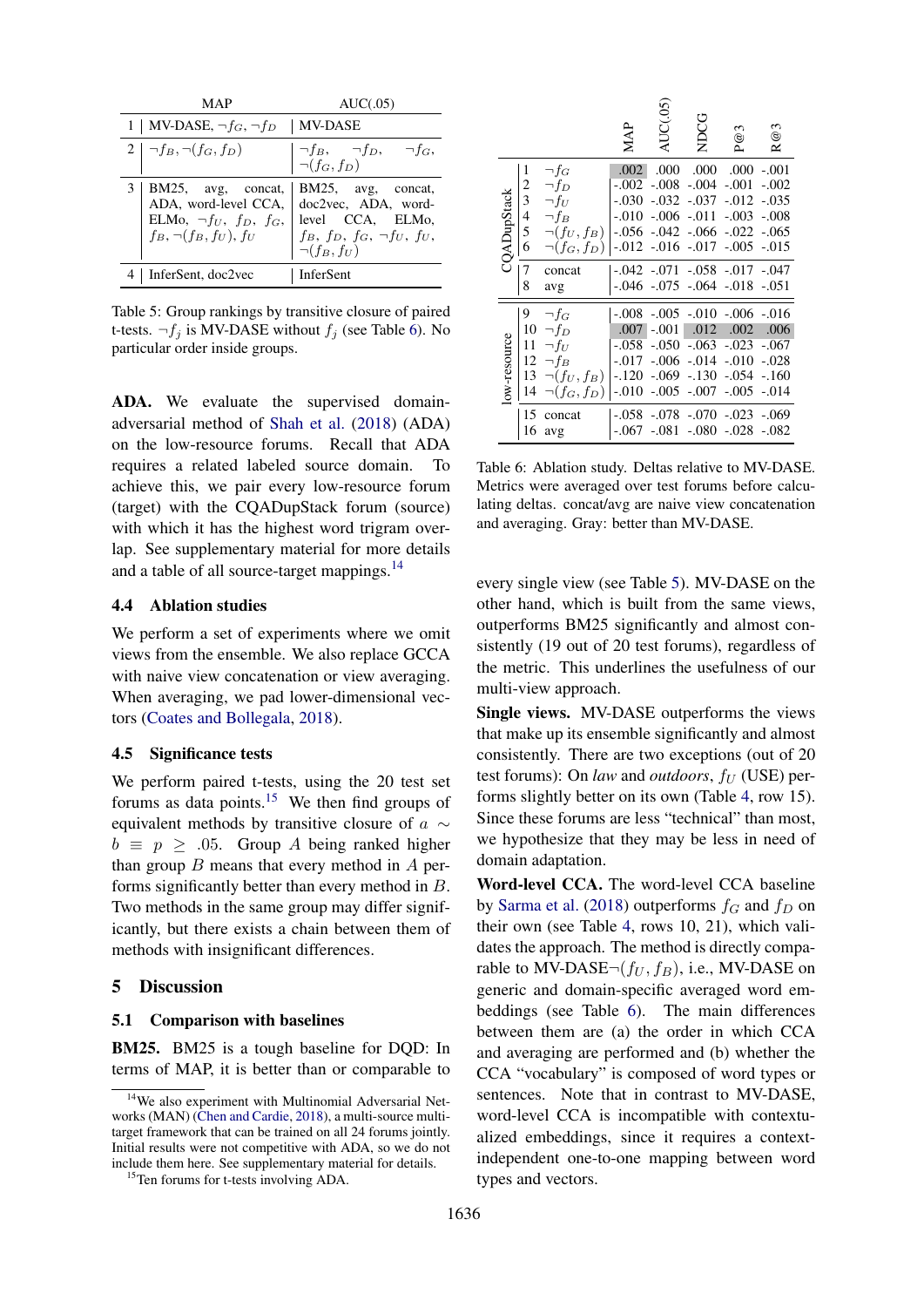ADA. Supervised domain-adversarial ADA performs significantly worse than unsupervised MV-DASE (see Table [5\)](#page-6-4). It is comparable to BM25 in terms of AUC(.05) (the metric used by [Shah et al.](#page-11-0) [\(2018\)](#page-11-0)), but not in terms of MAP.

Recall that we restricted the choice of source domains to the 12 CQADupStack forums. As a consequence, some target forums were paired with non-ideal source forums (e.g., *english*→*buddhism*). It is possible that the baseline would have performed better with a wider choice of source domains. Nonetheless, this observation highlights a key advantage of our approach: It does not depend on the availability of a labelrich related source domain (or indeed, any labels at all).

Other baselines. InferSent performs poorly on the DQD task, which is surprising given its similarity to USE. Recall that InferSent and USE are pre-trained on sentence-level SNLI, but that the training regime of USE also contains conversation response prediction. So USE is expected to be better equipped to handle (a) multi-sentence documents and (b) forum-style language.

Doc2vec is trained on the same data as  $f_D$ , but performs significantly worse. The difference between them may be due to the ability of FastText to exploit orthography. Domain-finetuned ELMo performs comparably to domain-finetuned BERT on some forums but not consistently.

## 5.2 Ablation study

View ablation. On the low-resource forums, omitting  $f_D$  has a beneficial effect (Table [6,](#page-6-1) row 10). This suggests that the in-domain FastText embeddings have insufficient quality when learned on the smallest forums and / or that domain-finetuned BERT subsumes any positive effect. On the highresource CQADupStack forums, domain-specific embeddings contribute positively, while generic GloVe does not (rows 1,2). Table [5](#page-6-4) shows that omitting either  $f_G$  or  $f_D$  from the ensemble does not lead to a significant drop in MAP, but omitting both does.

USE has the biggest positive effect on MV-DASE (Table [6,](#page-6-1) rows 3,11), also evidenced by the fact that omitting it is significantly more harmful than omitting any other single view (Table [5\)](#page-6-4). Recall from Section [3.2](#page-3-1) that USE is trained on supervised transfer tasks, while the remaining encoders are fully unsupervised.

GCCA ablation. The naive concatenation or averaging of views is significantly less effective than view correlation by GCCA (Table [6,](#page-6-1) rows 7,8,15,16, and Table [5\)](#page-6-4). This underlines that multi-view learning is not just about *which* views are combined, but also about *how*. Intuitively, GCCA discovers which features from the different encoders "mean the same thing" in the domain. By contrast, concatenation treats views as orthogonal, while averaging mixes them in an unstructured way.

## <span id="page-7-0"></span>6 Evaluation on SemEval-2017 3B

In this section, we evaluate MV-DASE on SemEval-2017 3B, a DQD shared task based on the QatarLiving CQA forum. The benchmark provides manually labeled question pairs for training as well as additional unlabeled in-domain data. Since MV-DASE is unsupervised, we discard all training labels and concatenate training and unlabeled data into a text corpus ( $\approx 1.5M$  tokens). This corpus is used for FastText training, BERT domain-finetuning, SIF weight estimation and GCCA, as described in Section [3.](#page-2-4)

The test set contains 88 queries  $q$  with ten candidates  $c_1 \ldots c_{10}$  each. We preprocess all data with the CQADupStack package and concatenate question subjects and bodies, before encoding them. We rank candidates by  $cos(f(q), f(c))$  and evalu-ate the result with the official shared task scorer.<sup>[16](#page-7-2)</sup> In keeping with the original leaderboard, we report MAP and MRR (Mean Reciprocal Rank). We compare against previous literature as well as all individual views, view concatenation and averaging. See Table [7](#page-8-0) for results. Like we observed on the Stack Exchange data, MV-DASE outperforms its individual views, their concatenation and average. It beats the previous State of the Art (a supervised system) by a margin of 2.5% MAP.

## <span id="page-7-1"></span>7 Evaluation on unsupervised STS

While this paper focuses on Duplicate Question Detection, MV-DASE is also applicable to other unsupervised sentence-pair tasks. As proof of concept, we test it on the unsupervised STS Benchmark [\(Cer et al.,](#page-9-4) [2017\)](#page-9-4). Here, the task is to predict similarity scores  $y \in \mathbb{R}$  for sentence pairs  $(s_1, s_2)$ .

<span id="page-7-2"></span><sup>16</sup>[alt.qcri.org/semeval2017/task3/data/](alt.qcri.org/semeval2017/task3/data/uploads/semeval2017_task3_submissions_and_scores.zip) [uploads/semeval2017\\_task3\\_submissions\\_](alt.qcri.org/semeval2017/task3/data/uploads/semeval2017_task3_submissions_and_scores.zip) [and\\_scores.zip](alt.qcri.org/semeval2017/task3/data/uploads/semeval2017_task3_submissions_and_scores.zip)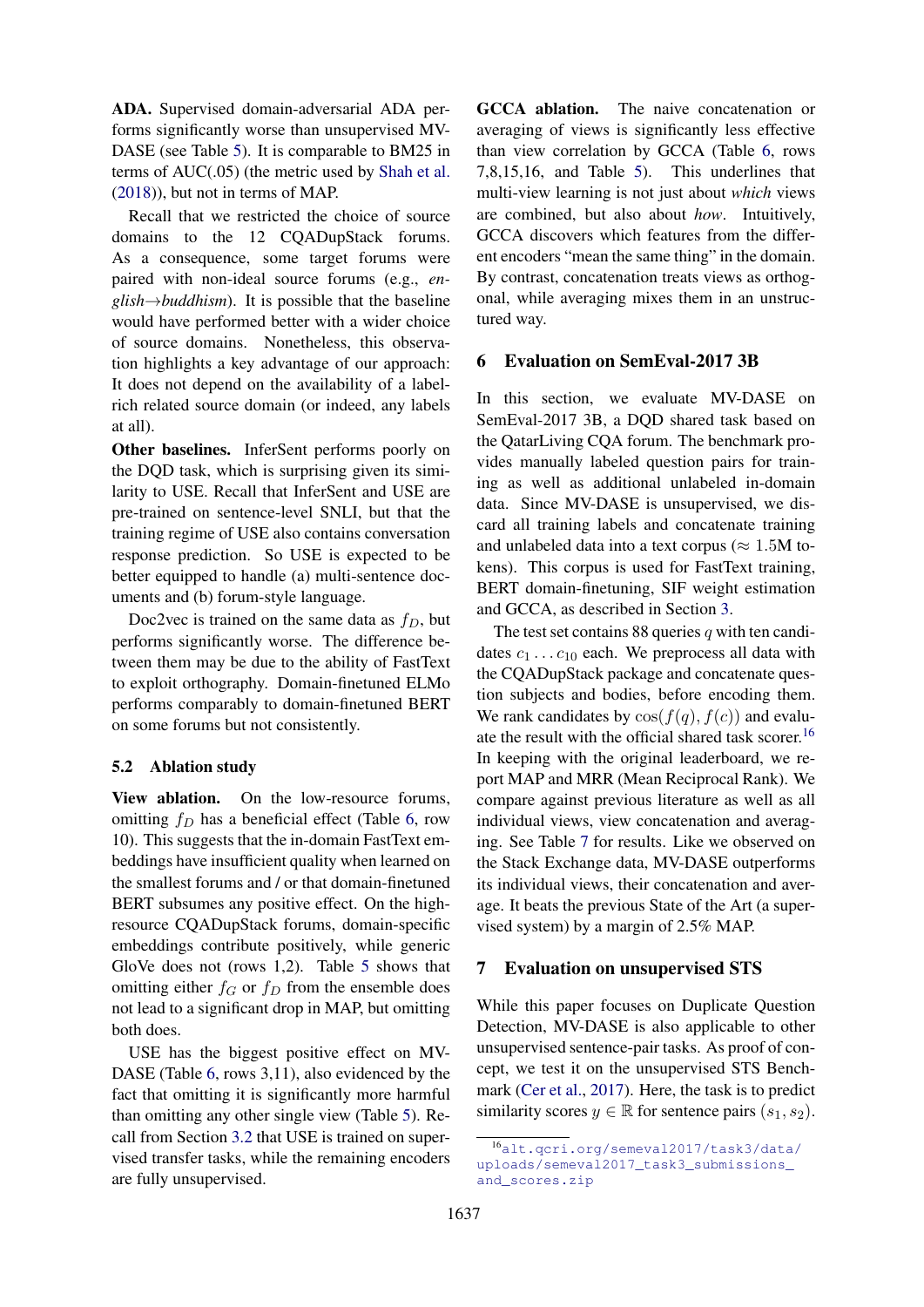<span id="page-8-0"></span>

|                         |                             | MAP   | <b>MRR</b> |
|-------------------------|-----------------------------|-------|------------|
| 1                       | $f_G$ (GloVe)               | 43.13 | 47.39      |
| 2                       | $f_D$ (FastText)            | 43.38 | 47.67      |
| $\overline{\mathbf{3}}$ | $f_U$ (USE)                 | 48.22 | 52.73      |
| 4                       | $f_B$ (BERT)                | 43.51 | 48.52      |
| 5                       | <b>MV-DASE</b>              | 51.56 | 56.48      |
| 6                       | concat                      | 44.66 | 49.84      |
| 7                       | avg                         | 44.95 | 49.76      |
| 8                       | Filice et al. $(2017)^*$    | 49.00 | 52.41      |
| 9                       | Charlet and Damnati (2017)* | 47.87 | 50.97      |
| 10                      | Goyal (2017)*               | 47.20 | 53.22      |
| 11                      | Zhang and Wu $(2018)$       | 48.53 | 52.75      |
| 12                      | Yang et al. (2018)          | 48.97 |            |
| 13                      | Gonzalez et al. (2018)      | 48.56 | 52.41      |
| 14                      | IR baseline*                | 41.85 | 46.42      |
| 15                      | Random baseline*            | 29.81 | 33.02      |

Table 7: MAP and MRR (percentages) on SemEval-2017 3B test set. \*Shared task top teams (best run out of three) and baselines as reported in [Nakov et al.](#page-10-5) [\(2017\)](#page-10-5), Table 6. Gray: best in column.

We treat the benchmark training set as an unlabeled corpus, i.e., we discard all labels and destroy the original sentence pairings by shuffling. The resulting corpus is used for BERT domainfinetuning, SIF weight estimation and GCCA. At test time, we measure Pearson's  $r$  between  $\cos(f(s_1), f(s_2))$  and y, where f is an encoder (e.g., MV-DASE) and  $y$  is the ground truth similarity of test set pair  $(s_1, s_2)$ .

In this experiment, the ensemble contains USE  $(f_U)$ , domain-finetuned BERT  $(f_B)$  and  $f_G$ . For  $f_G$ , we either use SIF-weighted averaged GloVe vectors (Section [3.2\)](#page-3-1), or unweighted averaged ParaNMT $^{17}$  $^{17}$  $^{17}$  word and trigram vectors [\(Wieting](#page-11-8) [and Gimpel,](#page-11-8) [2018\)](#page-11-8), which are the current State of the Art on the unsupervised STS Benchmark test set [\(Ethayarajh,](#page-9-20) [2018\)](#page-9-20). The unlabeled training set is very small (64K tokens); hence, we do not include  $f_D$  in the ensemble, and we finetune the BERT language model for 10K rather than 100K steps to avoid overfitting. Like on the DQD tasks, MV-DASE beats its individual views as well as naive view concatenation and averaging (see Table [8\)](#page-8-2). After adding ParaNMT to the ensemble, we achieve competitive results.

## 8 Future Work

Non-Linear GCCA. In Section [3.1,](#page-2-1) we assumed that relationships between representations are linear. This is probably reasonable for word embeddings (most cross-lingual word embeddings are

<span id="page-8-2"></span>

|        |                                      | $f_G = \text{GloVe}$                      | $f_G =$ ParaNMT                           |
|--------|--------------------------------------|-------------------------------------------|-------------------------------------------|
| 2<br>3 | $f_G$<br>$f_U$ (USE)<br>$f_B$ (BERT) | .731 / .647<br>.793 / .762<br>.779 / .718 | .817 / .799<br>.793/0.762<br>.779 / .718  |
| 5      | <b>MV-DASE</b><br>concat<br>avg      | .825/.771<br>.791 / .730<br>.790 / .729   | .842 / .804<br>.826 / .772<br>.823 / .771 |

Table 8: Pearson's  $r$  (dev / test) on the unsupervised STS Benchmark, using different embeddings for  $f_G$ . Gray: best in column. Underlined: current unsupervised SoTA on test set [\(Wieting and Gimpel,](#page-11-8) [2018\)](#page-11-8).

linear projections, e.g. [Artetxe et al.](#page-9-21) [\(2018\)](#page-9-21)), but it is unclear whether it holds for sentence embeddings. Potential avenues for non-linear GCCA include Kernel GCCA [\(Tenenhaus et al.,](#page-11-9) [2015\)](#page-11-9) and Deep GCCA [\(Benton et al.,](#page-9-22) [2017\)](#page-9-22).

More views. A major advantage of MV-DASE is that it is agnostic to the number and specifics of its views. We plan to investigate whether additional or different views (e.g., encoders learned on related domains) can increase performance.

#### 9 Conclusion

We have presented a multi-view approach to unsupervised Duplicate Question Detection in lowresource, domain-specific Community Question Answering forums. MV-DASE is a multi-view sentence embedding framework based on Generalized Canonical Correlation Analysis. It combines domain-specific and generic weighted averaged word embeddings with domain-finetuned BERT and the Universal Sentence Encoder, using unlabeled in-domain data only.

Experiments on the CQADupStack corpus and additional low-resource forums show significant improvements over BM25 and all single-view baselines. MV-DASE sets a new State of the Art on a recent DQD shared task (SemEval-2017 3B), with a 2.5% MAP improvement over the best supervised system. Finally, an experiment on the STS Benchmark suggests that MV-DASE has potential on other unsupervised sentence-pair tasks.

#### Acknowledgements

We thank Bernt Andrassy and Pankaj Gupta at Siemens MIC-DE, as well as our anonymous reviewers, for their helpful comments. This research was funded by Siemens AG.

<span id="page-8-1"></span><sup>17</sup><github.com/jwieting/para-nmt-50m>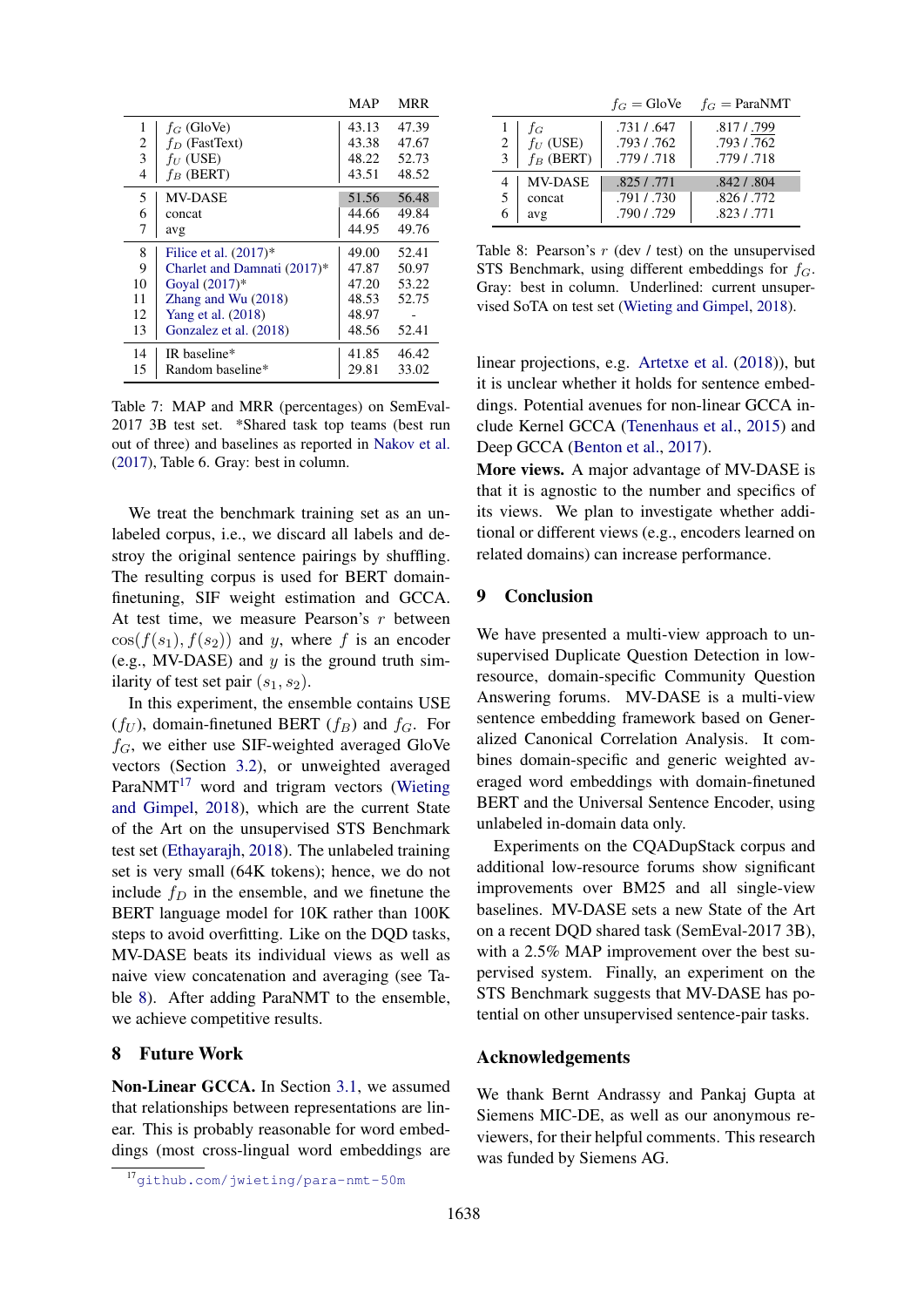## References

- <span id="page-9-8"></span>Sanjeev Arora, Yingyu Liang, and Tengyu Ma. 2017. [A simple but tough-to-beat baseline for sentence em](https://pdfs.semanticscholar.org/3fc9/7768dc0b36449ec377d6a4cad8827908d5b4.pdf)[beddings.](https://pdfs.semanticscholar.org/3fc9/7768dc0b36449ec377d6a4cad8827908d5b4.pdf) In *ICLR*, Toulon, France.
- <span id="page-9-21"></span>Mikel Artetxe, Gorka Labaka, and Eneko Agirre. 2018. [A robust self-learning method for fully unsupervised](https://www.aclweb.org/anthology/P18-1073) [cross-lingual mappings of word embeddings.](https://www.aclweb.org/anthology/P18-1073) In *ACL*, pages 789–798, Melbourne, Australia.
- <span id="page-9-14"></span>Francis R Bach and Michael I Jordan. 2002. [Kernel](http://www.jmlr.org/papers/v3/bach02a) [independent component analysis.](http://www.jmlr.org/papers/v3/bach02a) *JMLR*, 3:1–48.
- <span id="page-9-7"></span>Timothy Baldwin, Huizhi Liang, Bahar Salehi, Doris Hoogeveen, Yitong Li, and Long Duong. 2016. [UniMelb at SemEval-2016 Task 3: Identifying sim](https://doi.org/10.18653/v1/S16-1027)[ilar questions by combining a CNN with string sim](https://doi.org/10.18653/v1/S16-1027)[ilarity measures.](https://doi.org/10.18653/v1/S16-1027) In *International Workshop on Semantic Evaluation*, pages 851–856, San Diego, USA.
- <span id="page-9-22"></span>Adrian Benton, Huda Khayrallah, Biman Gujral, Dee Ann Reisinger, Sheng Zhang, and Raman Arora. 2017. [Deep generalized canonical correla](https://arxiv.org/pdf/1702.02519)[tion analysis.](https://arxiv.org/pdf/1702.02519) *arXiv preprint arXiv:1702.02519*.
- <span id="page-9-5"></span>Dasha Bogdanova, Cicero dos Santos, Luciano Barbosa, and Bianca Zadrozny. 2015. [Detecting seman](https://doi.org/10.18653/v1/K15-1013)[tically equivalent questions in online user forums.](https://doi.org/10.18653/v1/K15-1013) In *CoNLL*, pages 123–131, Beijing, China.
- <span id="page-9-1"></span>Piotr Bojanowski, Edouard Grave, Armand Joulin, and Tomas Mikolov. 2017. [Enriching word vectors with](https://doi.org/https://doi.org/10.1162/tacl_a_00051) [subword information.](https://doi.org/https://doi.org/10.1162/tacl_a_00051) *TACL*, 5:135–146.
- <span id="page-9-11"></span>Danushka Bollegala and Cong Bao. 2018. [Learning](https://www.aclweb.org/anthology/C18-1140) [word meta-embeddings by autoencoding.](https://www.aclweb.org/anthology/C18-1140) In *COL-ING*, pages 1650–1661, Santa Fe, USA.
- <span id="page-9-12"></span>Danushka Bollegala, Takanori Maehara, and Ken-ichi Kawarabayashi. 2015. [Unsupervised cross-domain](https://doi.org/https://doi.org/10.3115/v1/p15-1071) [word representation learning.](https://doi.org/https://doi.org/10.3115/v1/p15-1071) In *ACL*, pages 730– 740, Beijing, China.
- <span id="page-9-13"></span>Samuel R Bowman, Gabor Angeli, Christopher Potts, and Christopher D Manning. 2015. [A large anno](https://doi.org/10.18653/v1/d15-1075)[tated corpus for learning natural language inference.](https://doi.org/10.18653/v1/d15-1075) In *EMNLP*, pages 632–642, Lisbon, Portugal.
- <span id="page-9-4"></span>Daniel Cer, Mona Diab, Eneko Agirre, Inigo Lopez-Gazpio, and Lucia Specia. 2017. [SemEval-2017](https://doi.org/10.18653/v1/s17-2001) [task 1: Semantic textual similarity multilingual](https://doi.org/10.18653/v1/s17-2001) [and crosslingual focused evaluation.](https://doi.org/10.18653/v1/s17-2001) In *International Workshop on Semantic Evaluation*, pages 1– 14, Vancouver, Canada.
- <span id="page-9-3"></span>Daniel Cer, Yinfei Yang, Sheng-yi Kong, Nan Hua, Nicole Limtiaco, Rhomni St John, Noah Constant, Mario Guajardo-Cespedes, Steve Yuan, Chris Tar, et al. 2018. [Universal Sentence Encoder for English.](https://www.aclweb.org/anthology/D18-2029) In *EMNLP*, pages 169–174, Brussels, Belgium.
- <span id="page-9-0"></span>Delphine Charlet and Geraldine Damnati. 2017. [Sim-](https://doi.org/10.18653/v1/S17-2051)[Bow at SemEval-2017 Task 3: Soft-cosine se](https://doi.org/10.18653/v1/S17-2051)[mantic similarity between questions for community](https://doi.org/10.18653/v1/S17-2051)

[question answering.](https://doi.org/10.18653/v1/S17-2051) In *International Workshop on Semantic Evaluation*, pages 315–319, Vancouver, Canada.

- <span id="page-9-17"></span>Xilun Chen and Claire Cardie. 2018. [Multinomial ad](https://doi.org/10.18653/v1/N18-1111)[versarial networks for multi-domain text classifica](https://doi.org/10.18653/v1/N18-1111)[tion.](https://doi.org/10.18653/v1/N18-1111) In *NAACL-HLT*, pages 1226–1240, New Orleans, USA.
- <span id="page-9-16"></span>Joshua Coates and Danushka Bollegala. 2018. [Frus](https://doi.org/10.18653/v1/n18-2031)[tratingly easy meta-embedding – computing meta](https://doi.org/10.18653/v1/n18-2031)[embeddings by averaging source word embeddings.](https://doi.org/10.18653/v1/n18-2031) In *NAACL-HLT*, pages 194–198, New Orleans, USA.
- <span id="page-9-9"></span>Alexis Conneau, Douwe Kiela, Holger Schwenk, Loïc Barrault, and Antoine Bordes. 2017. [Supervised](https://doi.org/10.18653/v1/d17-1070) [learning of universal sentence representations from](https://doi.org/10.18653/v1/d17-1070) [natural language inference data.](https://doi.org/10.18653/v1/d17-1070) In *EMNLP*, pages 670–680, Copenhagen, Denmark.
- <span id="page-9-2"></span>Jacob Devlin, Ming-Wei Chang, Kenton Lee, and Kristina Toutanova. 2019. [BERT: Pre-training of](https://doi.org/10.18653/v1/N19-1423) [deep bidirectional transformers for language under](https://doi.org/10.18653/v1/N19-1423)[standing.](https://doi.org/10.18653/v1/N19-1423) In *NAACL-HLT*, pages 4171–4186, Minneapolis, USA.
- <span id="page-9-6"></span>Cicero Dos Santos, Luciano Barbosa, Dasha Bogdanova, and Bianca Zadrozny. 2015. [Learning hy](https://doi.org/https://doi.org/10.3115/v1/p15-2114)[brid representations to retrieve semantically equiv](https://doi.org/https://doi.org/10.3115/v1/p15-2114)[alent questions.](https://doi.org/https://doi.org/10.3115/v1/p15-2114) In *ACL*, pages 694–699, Beijing, China.
- <span id="page-9-20"></span>Kawin Ethayarajh. 2018. [Unsupervised random walk](https://www.aclweb.org/anthology/W18-3012) [sentence embeddings: A strong but simple baseline.](https://www.aclweb.org/anthology/W18-3012) In *Workshop on Representation Learning for NLP*, pages 91–100, Melbourne, Australia.
- <span id="page-9-10"></span>Manaal Faruqui and Chris Dyer. 2014. [Improving vec](https://doi.org/https://doi.org/10.3115/v1/e14-1049)[tor space word representations using multilingual](https://doi.org/https://doi.org/10.3115/v1/e14-1049) [correlation.](https://doi.org/https://doi.org/10.3115/v1/e14-1049) In *EACL*, pages 462–471, Gothenburg, Sweden.
- <span id="page-9-18"></span>Simone Filice, Giovanni Da San Martino, Alessandro Moschitti, and Roberto Basili. 2017. [KeLP at](https://doi.org/10.18653/v1/n16-1129) [SemEval-2017 Task 3: Learning pairwise patterns](https://doi.org/10.18653/v1/n16-1129) [in community question answering.](https://doi.org/10.18653/v1/n16-1129) In *International Workshop on Semantic Evaluation*, pages 326–333, Vancouver, Canada.
- Yaroslav Ganin, Evgeniya Ustinova, Hana Ajakan, Pascal Germain, Hugo Larochelle, François Laviolette, Mario Marchand, and Victor Lempitsky. 2016. [Domain-adversarial training of neural net](http://jmlr.org/papers/v17/15-239)[works.](http://jmlr.org/papers/v17/15-239) *JMLR*, 17:2096–2030.
- <span id="page-9-19"></span>Ana Gonzalez, Isabelle Augenstein, and Anders Søgaard. 2018. [A strong baseline for question rele](https://doi.org/10.18653/v1/d18-1515)[vancy ranking.](https://doi.org/10.18653/v1/d18-1515) In *EMNLP*, pages 4810–4815, Brussels, Belgium.
- <span id="page-9-15"></span>Clinton Gormley and Zachary Tong. 2015. *Elasticsearch: The definitive guide: A distributed real-time search and analytics engine*. O'Reilly Media.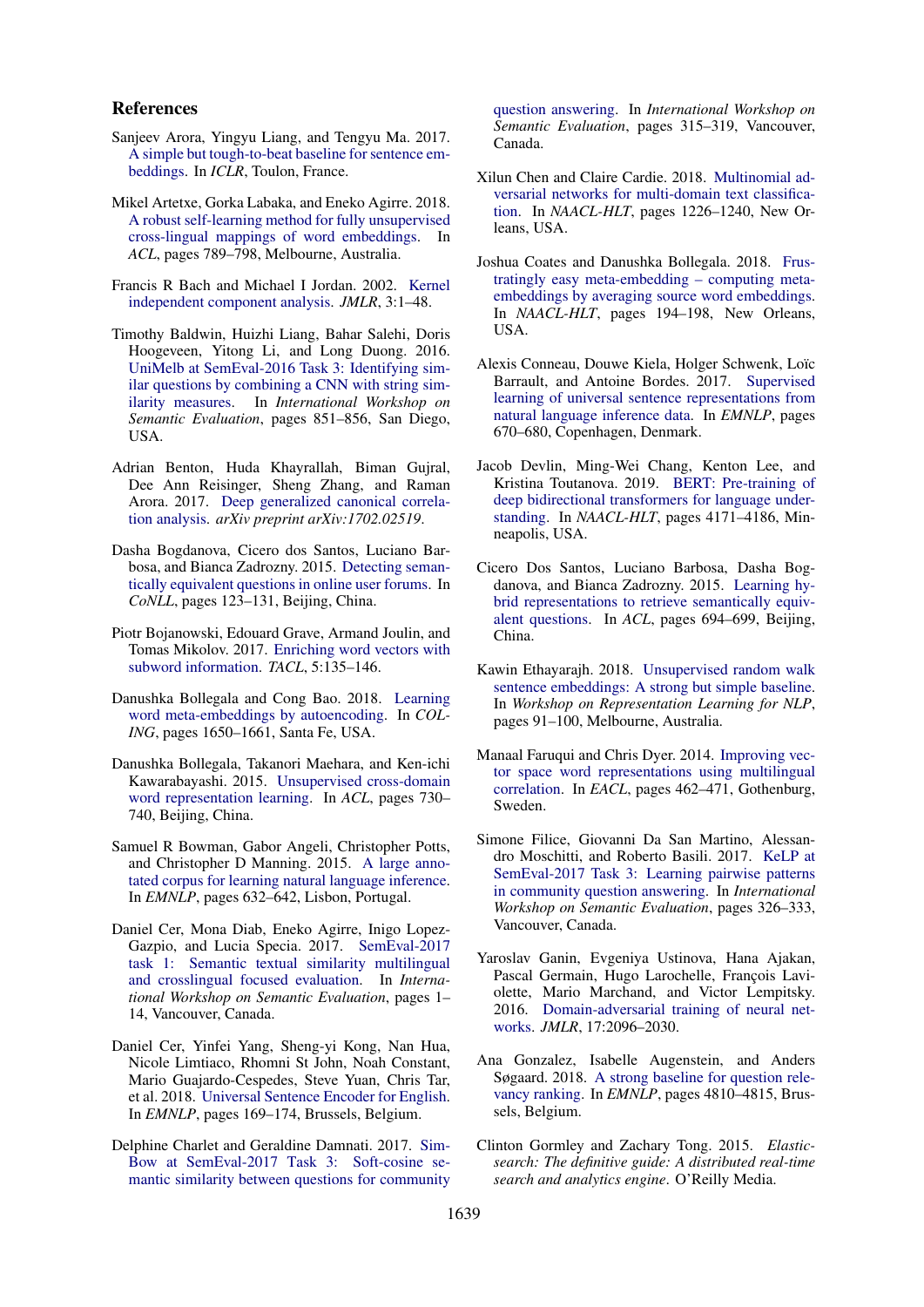- <span id="page-10-23"></span>Naman Goyal. 2017. [LearningToQuestion at semeval](https://doi.org/10.18653/v1/s17-2050) [2017 Task 3: Ranking similar questions by learning](https://doi.org/10.18653/v1/s17-2050) [to rank using rich features.](https://doi.org/10.18653/v1/s17-2050) In *International Workshop on Semantic Evaluation*, pages 326–333, Vancouver, Canada.
- <span id="page-10-19"></span>Matthew Henderson, Rami Al-Rfou, Brian Strope, Yun-hsuan Sung, Laszlo Lukacs, Ruiqi Guo, Sanjiv Kumar, Balint Miklos, and Ray Kurzweil. 2017. [Efficient natural language response suggestion for](https://arxiv.org/abs/1705.00652) [smart reply.](https://arxiv.org/abs/1705.00652) *arXiv preprint arXiv:1705.00652*.
- <span id="page-10-8"></span>Sepp Hochreiter and Jürgen Schmidhuber. 1997. [Long short-term memory.](https://doi.org/https://doi.org/10.1162/neco.1997.9.8.1735) *Neural computation*, 9(8):1735–1780.
- <span id="page-10-7"></span>Doris Hoogeveen, Andrew Bennett, Yitong Li, Karin M Verspoor, and Timothy Baldwin. 2018. [De](https://www.aaai.org/ocs/index.php/ICWSM/ICWSM18/paper/view/17841/17002)[tecting misflagged duplicate questions in commu](https://www.aaai.org/ocs/index.php/ICWSM/ICWSM18/paper/view/17841/17002)[nity question-answering archives.](https://www.aaai.org/ocs/index.php/ICWSM/ICWSM18/paper/view/17841/17002) In *ICWSM*, Stanford, USA.
- <span id="page-10-0"></span>Doris Hoogeveen, Karin M Verspoor, and Timothy Baldwin. 2015. [CQADupStack: A benchmark data](https://doi.org/https://doi.org/10.1145/2838931.2838934) [set for community question-answering research.](https://doi.org/https://doi.org/10.1145/2838931.2838934) In *Australasian Document Computing Symposium*, Parramatta, Australia.
- <span id="page-10-21"></span>Doris Hoogeveen, Karin M Verspoor, and Timothy Baldwin. 2016. [CQADupStack: Gold or silver.](https://pdfs.semanticscholar.org/898c/de2f035a4728e629dd5592c13806140853b8.pdf) In *Workshop on Web Question Answering Beyond Factoids*, volume 16, Pisa, Italy.
- <span id="page-10-20"></span>Jeremy Howard and Sebastian Ruder. 2018. [Universal](https://www.aclweb.org/anthology/P18-1031) [language model fine-tuning for text classification.](https://www.aclweb.org/anthology/P18-1031) In *ACL*, pages 328–339, Melbourne, Australia.
- <span id="page-10-14"></span>Jon R Kettenring. 1971. [Canonical analysis of several](https://doi.org/https://doi.org/10.2307/2334380) [sets of variables.](https://doi.org/https://doi.org/10.2307/2334380) *Biometrika*, 58(3):433–451.
- <span id="page-10-13"></span>Douwe Kiela, Changhan Wang, and Kyunghyun Cho. 2018. [Dynamic meta-embeddings for improved sen](https://doi.org/10.18653/v1/d18-1176)[tence representations.](https://doi.org/10.18653/v1/d18-1176) In *EMNLP*, pages 1466– 1477, Brussels, Belgium.
- <span id="page-10-18"></span>Ryan Kiros, Yukun Zhu, Ruslan R Salakhutdinov, Richard Zemel, Raquel Urtasun, Antonio Torralba, and Sanja Fidler. 2015. [Skip-thought vectors.](http://papers.nips.cc/paper/5950-skip-thought-vectors) In *NeurIPS*, pages 3294–3302, Montreal, Canada.
- <span id="page-10-1"></span>Jey Hand Lau and Timothy Baldwin. 2016. [An em](https://doi.org/10.18653/v1/w16-1609)[pirical evaluation of doc2vec with practical insights](https://doi.org/10.18653/v1/w16-1609) [into document embedding generation.](https://doi.org/10.18653/v1/w16-1609) In *Workshop on Representation Learning for NLP*, pages 78–86, Berlin, Germany.
- <span id="page-10-9"></span>Quoc Le and Tomas Mikolov. 2014. [Distributed rep](http://www.jmlr.org/proceedings/papers/v32/le14)[resentations of sentences and documents.](http://www.jmlr.org/proceedings/papers/v32/le14) In *ICML*, pages 1188–1196, Beijing, China.
- <span id="page-10-16"></span>Nelson F Liu, Matt Gardner, Yonatan Belinkov, Matthew Peters, and Noah A Smith. 2019a. [Lin](https://doi.org/10.18653/v1/N19-1112)[guistic knowledge and transferability of contextual](https://doi.org/10.18653/v1/N19-1112) [representations.](https://doi.org/10.18653/v1/N19-1112) In *NAACL-HLT*, pages 1073–1094, Minneapolis, USA.
- Yinhan Liu, Myle Ott, Naman Goyal, Jingfei Du, Mandar Joshi, Danqi Chen, Omer Levy, Mike Lewis, Luke Zettlemoyer, and Veselin Stoyanov. 2019b. [RoBERTa: A robustly optimized BERT pretraining](https://arxiv.org/abs/1907.11692) [approach.](https://arxiv.org/abs/1907.11692) *arXiv preprint arXiv:1907.11692*.
- <span id="page-10-10"></span>Tomas Mikolov, Kai Chen, Greg Corrado, and Jeffrey Dean. 2013a. [Efficient estimation of word](https://arxiv.org/abs/1301.3781) [representations in vector space.](https://arxiv.org/abs/1301.3781) *arXiv preprint arXiv:1301.3781*.
- <span id="page-10-11"></span>Tomas Mikolov, Quoc V Le, and Ilya Sutskever. 2013b. [Exploiting similarities among languages for ma](https://arxiv.org/pdf/1309.4168)[chine translation.](https://arxiv.org/pdf/1309.4168) *arXiv preprint arXiv:1309.4168*.
- <span id="page-10-17"></span>Jiaqi Mu, Suma Bhat, and Pramod Viswanath. 2018. [All-but-the-top: Simple and effective postprocess](https://arxiv.org/abs/1702.01417)[ing for word representations.](https://arxiv.org/abs/1702.01417) In *ICLR*, Vancouver, Canada.
- <span id="page-10-5"></span>Preslav Nakov, Doris Hoogeveen, Lluıs Marquez, Allessandro Moschitti, Hamdy Mubarak, Timothy Baldwin, and Karin Verspoor. 2017. [SemEval-2017](https://doi.org/10.18653/v1/s16-1083) [Task 3: Community question answering.](https://doi.org/10.18653/v1/s16-1083) In *International Workshop on Semantic Evaluation*, pages 27–48, Vancouver, Canada.
- <span id="page-10-2"></span>Jeffrey Pennington, Richard Socher, and Christopher Manning. 2014. [GloVe: Global vectors for word](https://doi.org/10.3115/v1/D14-1162) [representation.](https://doi.org/10.3115/v1/D14-1162) In *EMNLP*, pages 1532–1543, Doha, Qatar.
- <span id="page-10-15"></span>Christian S Perone, Roberto Silveira, and Thomas S Paula. 2018. [Evaluation of sentence embeddings](https://arxiv.org/abs/1806.06259) [in downstream and linguistic probing tasks.](https://arxiv.org/abs/1806.06259) *arXiv preprint arXiv:1806.06259*.
- <span id="page-10-4"></span>Matthew Peters, Mark Neumann, Mohit Iyyer, Matt Gardner, Christopher Clark, Kenton Lee, and Luke Zettlemoyer. 2018. [Deep contextualized word repre](https://doi.org/10.18653/v1/N18-1202)[sentations.](https://doi.org/10.18653/v1/N18-1202) In *NAACL-HLT*, pages 2227–2237, New Orleans, USA.
- <span id="page-10-12"></span>Pushpendre Rastogi, Benjamin Van Durme, and Raman Arora. 2015. [Multiview LSA: Representation learn](https://doi.org/https://doi.org/10.3115/v1/n15-1058)[ing via generalized CCA.](https://doi.org/https://doi.org/10.3115/v1/n15-1058) In *NAACL-HLT*, pages 556–566, Denver, USA.
- <span id="page-10-22"></span>Stephen E Robertson, Steve Walker, Susan Jones, Micheline M Hancock-Beaulieu, Mike Gatford, et al. 1995. Okapi at TREC-3. *Text REtrieval Conference (TREC)*, pages 109–126.
- <span id="page-10-6"></span>João António Rodrigues, Chakaveh Saedi, Vladislav Maraev, Joao Silva, and António Branco. 2017. [Ways of asking and replying in duplicate question](https://doi.org/10.18653/v1/s17-1030) [detection.](https://doi.org/10.18653/v1/s17-1030) In *Joint Conference on Lexical and Computational Semantics*, pages 262–270, Vancouver, Canada.
- <span id="page-10-3"></span>Prathusha K Sarma, Yingyu Liang, and William A Sethares. 2018. [Domain adapted word embeddings](https://www.aclweb.org/anthology/P18-2007) [for improved sentiment classification.](https://www.aclweb.org/anthology/P18-2007) In *Workshop on Deep Learning Approaches for Low-Resource NLP*, pages 51–59, Melbourne, Australia.